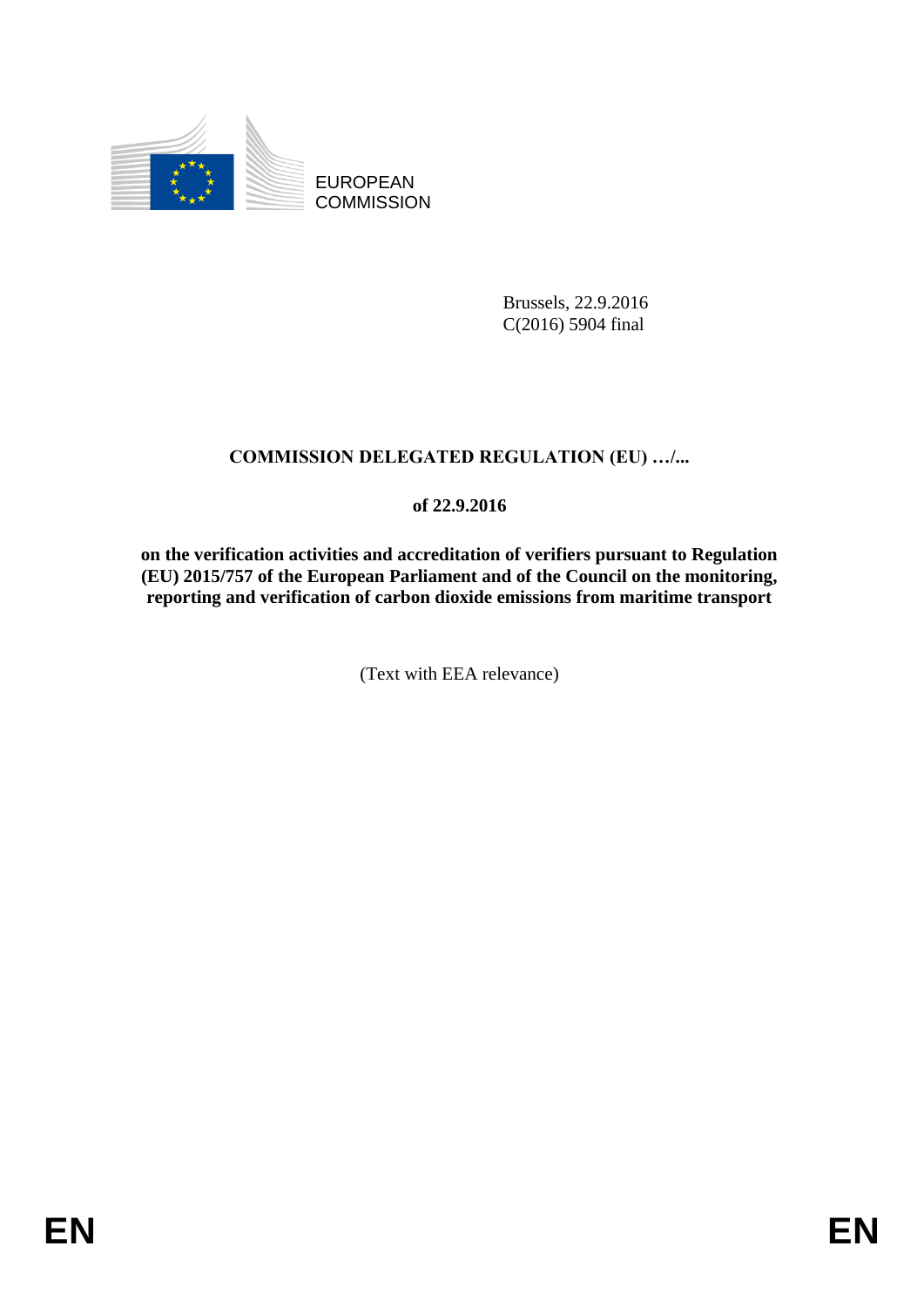## **EXPLANATORY MEMORANDUM**

# **1. CONTEXT OF THE DELEGATED ACT**

Regulation (EU) 2015/757 of the European Parliament and of the Council on the monitoring, reporting and verification of carbon dioxide emissions from maritime transport and amending Directive 2009/16/EC ('the MRV shipping Regulation')<sup>1</sup> was adopted on 29 April 2015 and entered into force in July 2015.

The primary objective of the MRV shipping Regulation is 'to promote the reduction of  $CO<sub>2</sub>$ emissions in a cost effective manner' (Article 1) by establishing a robust system for monitoring and reporting verified data on annual fuel consumption,  $CO<sub>2</sub>$  emissions and other energy-efficiency-related parameters from ships above 5 000 gross tonnage calling at EU ports, from 1 January 2018 onwards.

By providing reliable annual aggregated data on  $CO<sub>2</sub>$  emissions, fuel consumption and other relevant information, the MRV shipping Regulation will ensure that the sector and policy-makers become increasingly aware of the sector's contribution to climate change, thus creating incentives to reduce emissions. It also aims to overcome current market barriers, such as the lack of robust information on fuel savings and emissions reduction, which are currently hampering informed stakeholders' decisions.

Articles 15(5) and 16(3) of the MRV shipping Regulation provide, respectively, for the Commission to adopt delegated acts further specifying rules for verification activities and methods for accrediting verifiers performing shipping MRV verification activities.

In adopting these acts, the Commission is to take into account the elements set out in Parts A and B of Annex III to the MRV shipping Regulation. These acts are to be based on relevant principles provided for in Article 14 of the Regulation, and on relevant internationally accepted standards.

It is legally sound to bundle these two legal mandates so as to cover verification and accreditation aspects in a unique Delegated Regulation.

# **2. CONSULTATIONS PRIOR TO THE ADOPTION OF THE ACT**

In line with its usual practice of consulting experts when preparing delegated acts, the Commission asked the European Sustainable Shipping Forum (ESSF) plenary to set up an 'MRV shipping verification and accreditation experts' subgroup to identify relevant elements to be covered by rules, including the elements set out in Annex III to the MRV shipping Regulation.

This subgroup gathered representatives from Member States' administrations, environmental NGOs, international and European shipping associations, other relevant maritime actors (such as classification societies) and private corporations representing voluntary shipping verification initiatives. Greenhouse gas verifiers and representatives of European accreditation bodies also took part.

<u>.</u>

OJ L 123, 19.5.2015, p. 55.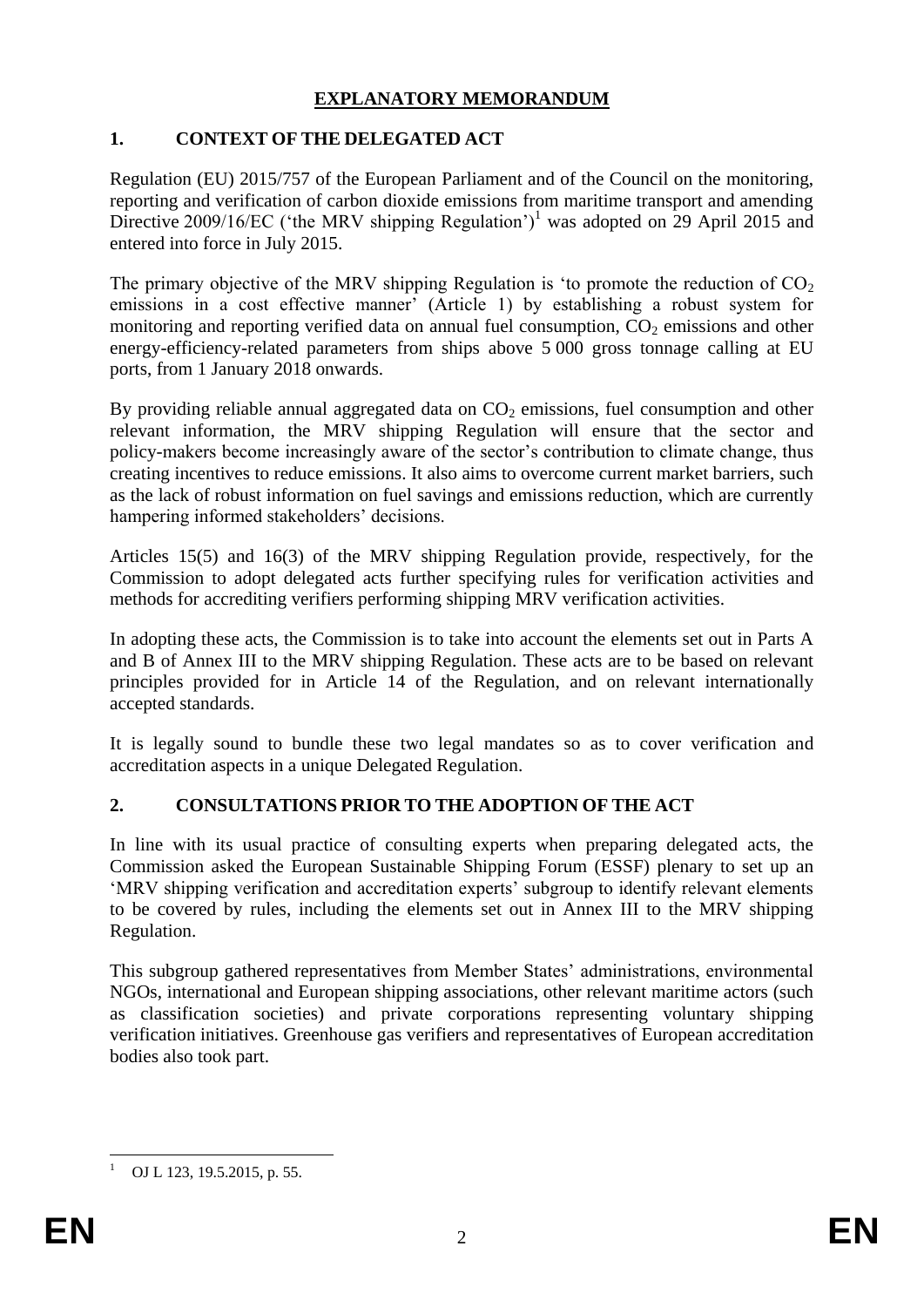The subgroup held five meetings between July 2015 and May 2016. The subgroup sent its draft recommendations to the ESSF plenary and these recommendations have been endorsed at its meeting on 28 June 2016.

The minutes, background papers and presentations from the subgroup's meetings are publicly available on the Commission's website<sup>2</sup>.

A specific session with Member States' experts was held on 29 June to present and discuss the content of this delegated act.

Online feedback on the draft Delegated Regulation was collected for four weeks between 29th July and 26th August. Twelve contributions were provided by eleven different actors covering shipping companies (3), European and international professional associations (6), nongovernmental organisations (1) and European citizens (1). Most of them participated already in the above-mentioned ESSF MRV shipping subgroup and repeated their main positions concerning among other topics, site visits, documents to be provided to the verifier and the independent review. Hence the text has been maintained considering that it is not possible to further accommodate extremely divergent views and interests without damaging the balance among the different elements of the Regulation.

## **3. LEGAL ELEMENTS OF THE DELEGATED ACT**

The backbone of the MRV shipping Regulation is 'per ship' reporting of aggregated annual data satisfactorily verified by an accredited third party. Verifiers are required to:

- (a) assess monitoring plans, as submitted by companies, for conformity with the MRV Regulation and this Regulation;
- (b) verify that no annual aggregated data on CO2 emissions or other relevant information in the ship's emissions report are materially misstated;
- (c) issue, and send to the company, a verification report that includes a statement indicating whether or not the emissions report is satisfactory and setting out the main issues identified during the verification process; and
- (d) inform the Commission and the ship's flag state that the conditions for issuing a document of compliance have been fulfilled, once the company has submitted an emissions report that has been verified as satisfactory.

Article 16 of the MRV Regulation requires legal entities performing these verification activities to obtain accreditation from a national accreditation body pursuant to Regulation (EC) No 765/2008<sup>3</sup>.

While the essential elements of the verification and accreditation processes are already part of the MRV shipping Regulation, the Commission is to take into account additional elements identified in its Annex III when acting under Articles 15(5) and 16(3).

In the present text, Chapter I (General provisions) sets out the subject matter and definitions for the purposes of this Regulation. It also refers to the international harmonised standards applicable under Regulation (EC) No 765/2008.

<sup>&</sup>lt;u>.</u> 2 http://ec.europa.eu/clima/events/articles/0108\_en.htm

<sup>&</sup>lt;sup>3</sup> Regulation (EC) No 765/2008 of the European Parliament and of the Council of 9 July 2008 setting out the requirements for accreditation and market surveillance relating to the marketing of products and repealing Regulation (EEC) No 339/93 (OJ L 218, 13.8.2008, p. 30).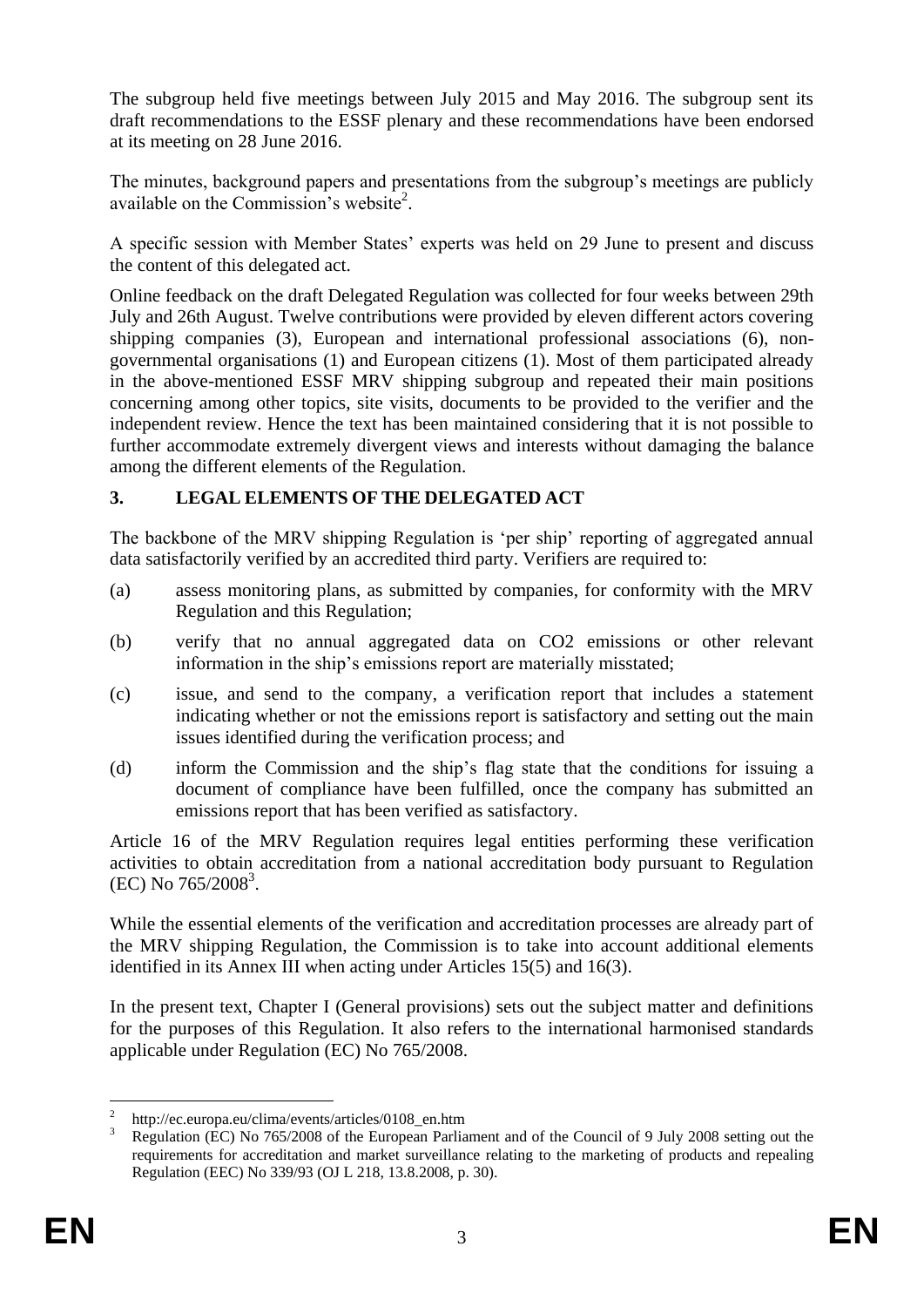Chapter II (Verification activities) lays down rules on the verification activities to be performed by verifiers, as follows:

- (a) Section 1 (Assessment of monitoring plans) requires the verifier to assess whether the information that the company has provided in the monitoring plan is complete, relevant and in conformity with the MRV Regulation and this Regulation. For this purpose, the company must provide the verifier with all information deemed relevant. It describes the treatment of non-conformities and the scope and purpose of the independent review to be carried out.
- (b) Section 2 (Verification of emissions reports) contains provisions on the verification of the emissions report with a view to concluding with reasonable assurance that the monitoring methodology has been applied properly in line with the monitoring plan and that reported data are free of material misstatements. The provisions cover the risk assessment to be carried out by verifiers, documents to be provided by companies, the materiality level applicable to the monitored data, verifiers' site visits, the treatment of misstatements and non-conformities communicated by the verifier, and recommendations for improvement. They also stipulate the minimum content of the verification report.

Chapter III (Requirements of verifiers) sets requirements to ensure that all personnel entrusted with verification activities are competent. It also establishes the minimum requirements of verification teams, including minimum competences for each member and the independent reviewers, including sector-specific competence requirements, as set out in the Annex to this Regulation.

Chapter IV (Accreditation of verifiers) lays down criteria for EU and non-EU legal entities applying for accreditation from national accreditation bodies under Regulation (EC) No 765/2008. It describes the procedures for requesting, obtaining and extending accreditation. It also regulates the bodies' surveillance and administrative measures.

Chapter V (Requirements for national accreditation bodies) contains provisions on impartiality, assessment teams and other aspects applying to the national accreditation bodies under Regulation (EC) No 765/2008, tailored to the specific characteristics of maritime emissions.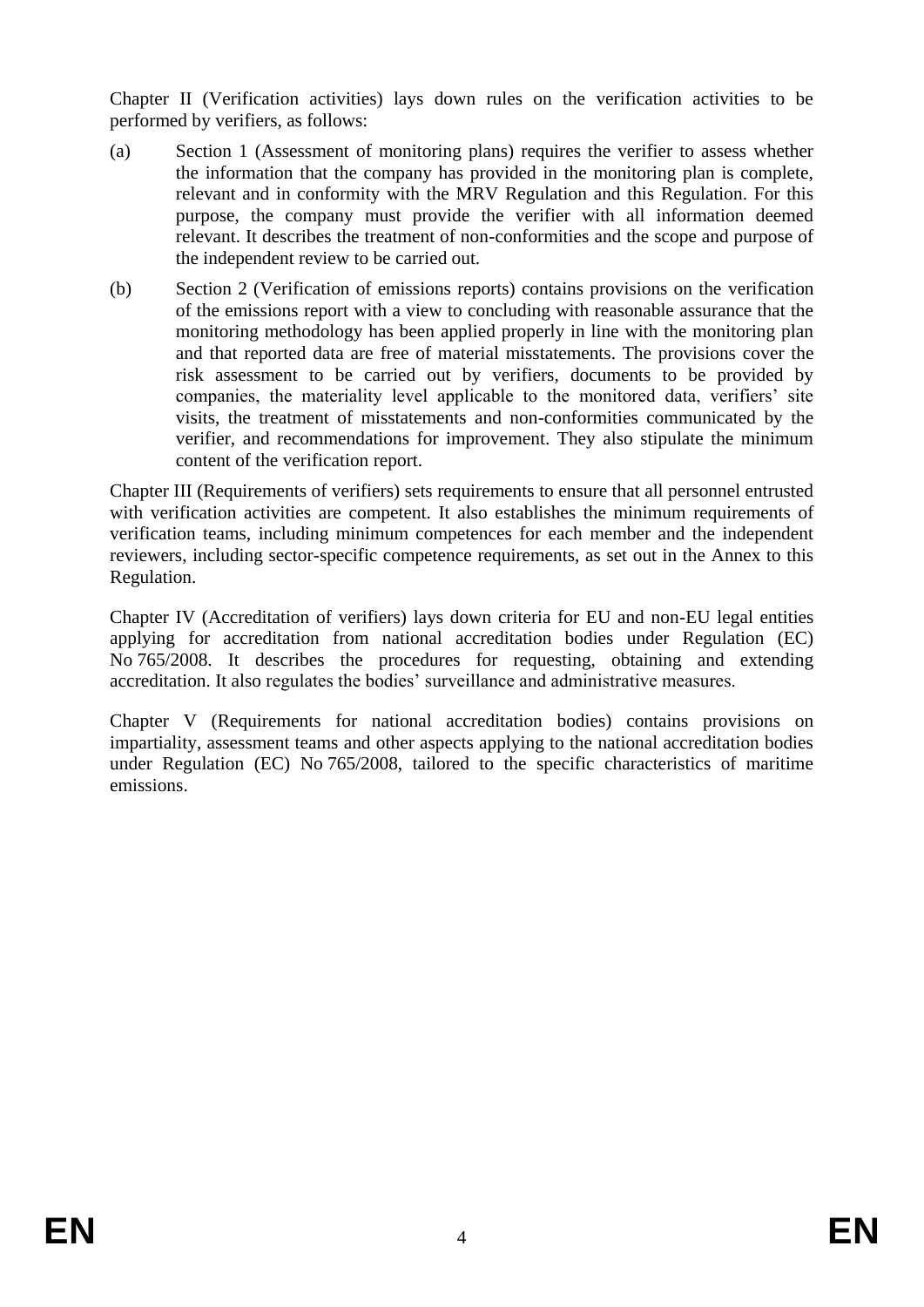### **COMMISSION DELEGATED REGULATION (EU) …/...**

### **of 22.9.2016**

### **on the verification activities and accreditation of verifiers pursuant to Regulation (EU) 2015/757 of the European Parliament and of the Council on the monitoring, reporting and verification of carbon dioxide emissions from maritime transport**

#### (Text with EEA relevance)

### THE EUROPEAN COMMISSION,

Having regard to the Treaty on the Functioning of the European Union,

Having regard to Regulation (EU) 2015/757 of the European Parliament and of the Council of 29 April 2015 on the monitoring, reporting and verification of carbon dioxide emissions from maritime transport, and amending Directive  $2009/16/EC^1$ , and in particular Article 15(5) and Article 16(3) thereof,

Whereas:

- (1) Article 15(5) and Article 16(3) of Regulation (EU) 2015/757 provide, respectively, for the Commission to adopt delegated acts laying down further rules for verification activities and for the methods for accrediting verifiers. As those activities and methods are substantively linked, both legal bases are used in this Regulation.
- (2) The implementation of Article 15(5) of Regulation (EU) 2015/757 requires an overall framework of rules to ensure that the assessment of monitoring plans and the verification of emissions reports established in accordance with that Regulation are carried out in a harmonised manner by verifiers possessing the technical competence to perform the entrusted tasks independently and impartially.
- (3) In the implementation of Article 16(3) of Regulation (EU) 2015/757, it is necessary to ensure synergy between the comprehensive framework for accreditation established by Regulation (EC) No  $765/2008$  of the European Parliament and of the Council<sup>2</sup> and the specific features of verification and accreditation activities applying to  $CO<sub>2</sub>$  emissions from the maritime transport sector. In accordance with Article 16(2) of Regulation (EU) 2015/757, Regulation (EC) No 765/2008 is to apply to aspects of the accreditation of verifiers that are not dealt with by Regulation (EU) 2015/757.
- (4) In order to ensure that the reported data are robust and reliable, it is necessary to ensure that verification is carried out by independent and competent verifiers. The system of verification and accreditation should avoid any unnecessary duplication of procedures and organisations established pursuant to other Union legal instruments as it would result in an increased burden for Member States or economic operators. Therefore, it is appropriate to draw on best practices resulting from the application of harmonised standards adopted by the European Committee for Standardisation on the

<u>.</u>

<sup>&</sup>lt;sup>1</sup> OJ L 123, 19.5.2015, p. 55.

<sup>2</sup> Regulation (EC) No 765/2008 of the European Parliament and of the Council of 9 July 2008 setting out the requirements for accreditation and market surveillance relating to the marketing of products and repealing Regulation (EEC) No 339/93 (OJ L 218, 13.8.2008, p. 30).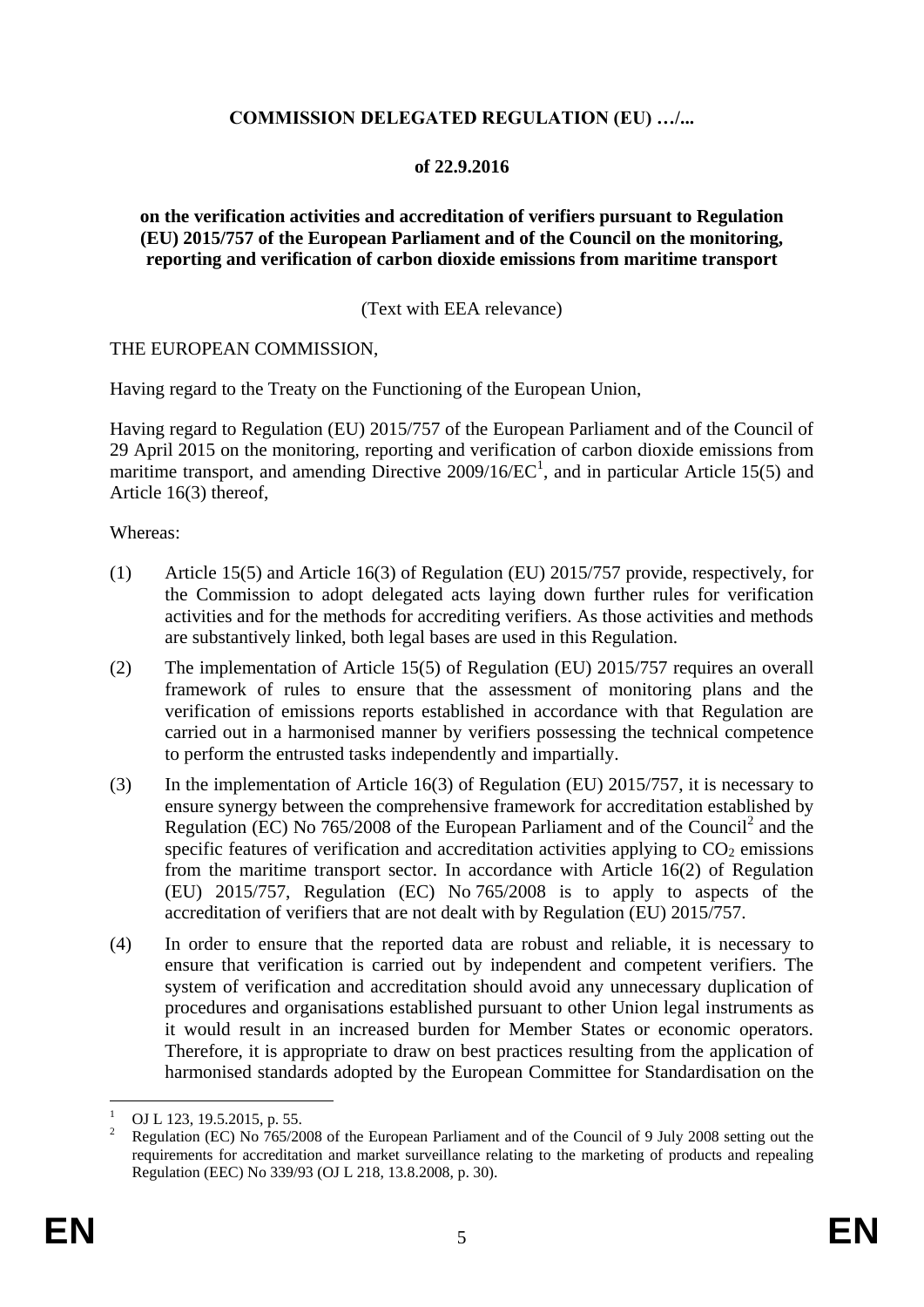basis of a remit issued by the Commission in accordance with Directive 98/34/EC of the European Parliament and of the Council<sup>3</sup> (such as those concerning requirements for greenhouse gas validation and verification bodies for use in accreditation or other forms of recognition, and concerning general requirements for accreditation bodies accrediting conformity assessment bodies, the references of which have been published in the *Official Journal of the European Union*), Document EA-6/03 and other technical documents developed by European cooperation for Accreditation.

- (5) Harmonised rules for the assessment of monitoring plans, the verification of emissions reports and the issuance of documents of compliance by verifiers should clearly define the verifiers' responsibilities and activities.
- (6) When assessing a monitoring plan, verifiers should perform a number of activities to evaluate the completeness, relevance and conformity of the information submitted by the company in question as regards the ship's monitoring and reporting process in order to be able to conclude whether the plan is in conformity with Regulation (EU) 2015/757.
- (7) Pursuant to Commission Implementing Regulation (EU)  $XXX/XXXX<sup>4</sup>$  [for OP: Commission Implementing Regulation on templates for monitoring plans, emissions reports and documents of compliance], when submitting the ship's monitoring plan, companies may refer to information on the ship's existing procedures and controls, as covered by harmonised quality, environmental and energy management standards (such as EN ISO 9001:2015, EN ISO 14001:2015, EN ISO 50001:2011) or under the International Safety Management (ISM)  $Code<sup>5</sup>$  or the Ship Energy Efficiency Management Plan (SEEMP)<sup>6</sup>. In order to ensure a streamlined approach, verifiers should be able to consider these to the extent that they are relevant for the monitoring and reporting of data under Regulation (EU) 2015/757 [and this Regulation].
- (8) The provision of documents and the exchange of relevant information between companies and verifiers are essential for all aspects of the verification process, in particular for the assessment of the monitoring plan, the performance of the risk assessment and verification of the emissions report. It is necessary to establish a set of harmonised requirements governing the provision of information and documents to be made available to the verifier before it starts its verification activities and at other points in the course of the verification.
- (9) The verifier should take a risk-based approach in verifying the emissions report, in accordance with paragraphs 1, 2 and 3 of Article 15 of Regulation (EU) 2015/757. Analysis of the susceptibility of reported data to potential material misstatement is an essential part of the verification process and determines how the verifier should carry out its activities.
- (10) Every part of the process of verifying emissions reports, including site visits, is closely linked to the outcome of the analysis of the risk of misstatement. The verifier should be obliged to adjust one or more verification activities in the light of the findings and information obtained during the verification process, in order to meet the requirements of achieving reasonable assurance.

<sup>1</sup> Directive 98/34/EC of the European Parliament and of the Council of 22 June 1998 laying down a procedure for the provision of information in the field of technical standards and regulations and of rules on Information Society services (OJ L 204. 21.7.1998, p. 37).

 $^{4}$  OJ Lxxx.

<sup>5</sup> Adopted by the International Maritime Organisation (IMO) by Assembly Resolution A.741(18).

<sup>6</sup> Regulation 22 MARPOL, Annex VI.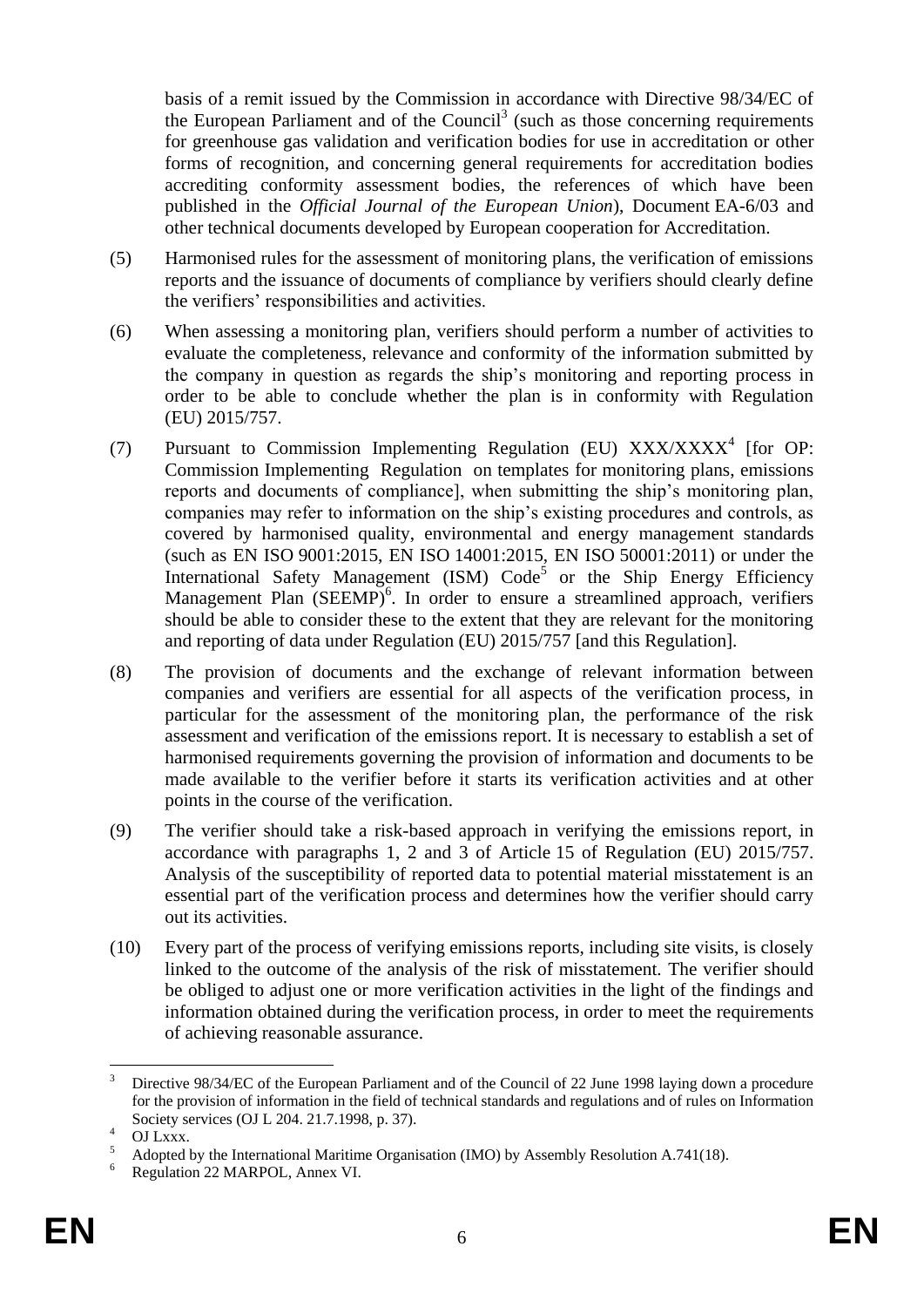- (11) In order to ensure consistency and comparability of monitored data over time in accordance with Article 4(3) of Regulation (EU) 2015/757, the monitoring plan that has been assessed as satisfactory should be the reference point for the verifier when assessing a ship's emissions report. The verifier should assess whether the plan and the requisite procedures have been implemented correctly. It notifies the company of any non-conformities or misstatements that it identifies. The verifier reports uncorrected misstatements or non-conformities leading to material errors in a verification report stating that the emissions report is not in compliance with Regulation (EU) 2015/757 and this Regulation.
- (12) All activities in the emissions report's verification process are interconnected and should culminate in the issuance of a verification report containing a statement of the outcome of the verification. The level of assurance should relate to the depth and detail of the verification activities and the wording of the verification statement. Harmonised requirements for the performance of verification activities and the verification reports would ensure that all verifiers apply the same standards.
- (13) Verification activities, including the assessment of monitoring plans and the verification of emissions reports, should be carried out by competent verifiers and personnel. In order to ensure that the personnel involved are competent to perform the tasks entrusted to them, verifiers should establish and continuously improve internal processes. The criteria for determining whether a verifier is competent should be the same in all Member States and should be verifiable, objective and transparent.
- (14) To promote high quality in verification activities, harmonised rules should be laid down to determine whether a verifier is competent, independent and impartial and thus qualified to carry out the requisite activities.
- (15) An overall framework of rules for the accreditation of legal entities is necessary to ensure that verifiers possess the technical competence to perform the tasks entrusted to them independently, impartially and in conformity with the requirements and principles set out in Regulation (EU) 2015/757, Regulation (EC) No 765/2008 and this Regulation.
- (16) In accordance with Article 16(2) of Regulation (EU) 2015/757, Articles 4 to 12 of Regulation (EC) No 765/2008 should apply to general principles and requirements for national accreditation bodies.
- (17) In line with the Commission's usual practice of consulting experts when preparing draft delegated acts, a 'shipping MRV verification and accreditation subgroup' gathering experts from Member States, industry and other relevant organisations, including civil society, was set up under the umbrella of the European Sustainable Shipping Forum (ESSF). The subgroup recommended that a number of elements be covered by this Regulation. The ESSF plenary endorsed its draft recommendations on those aspects on 28 June 2016,

## HAS ADOPTED THIS REGULATION:

#### CHAPTER I **GENERAL PROVISIONS**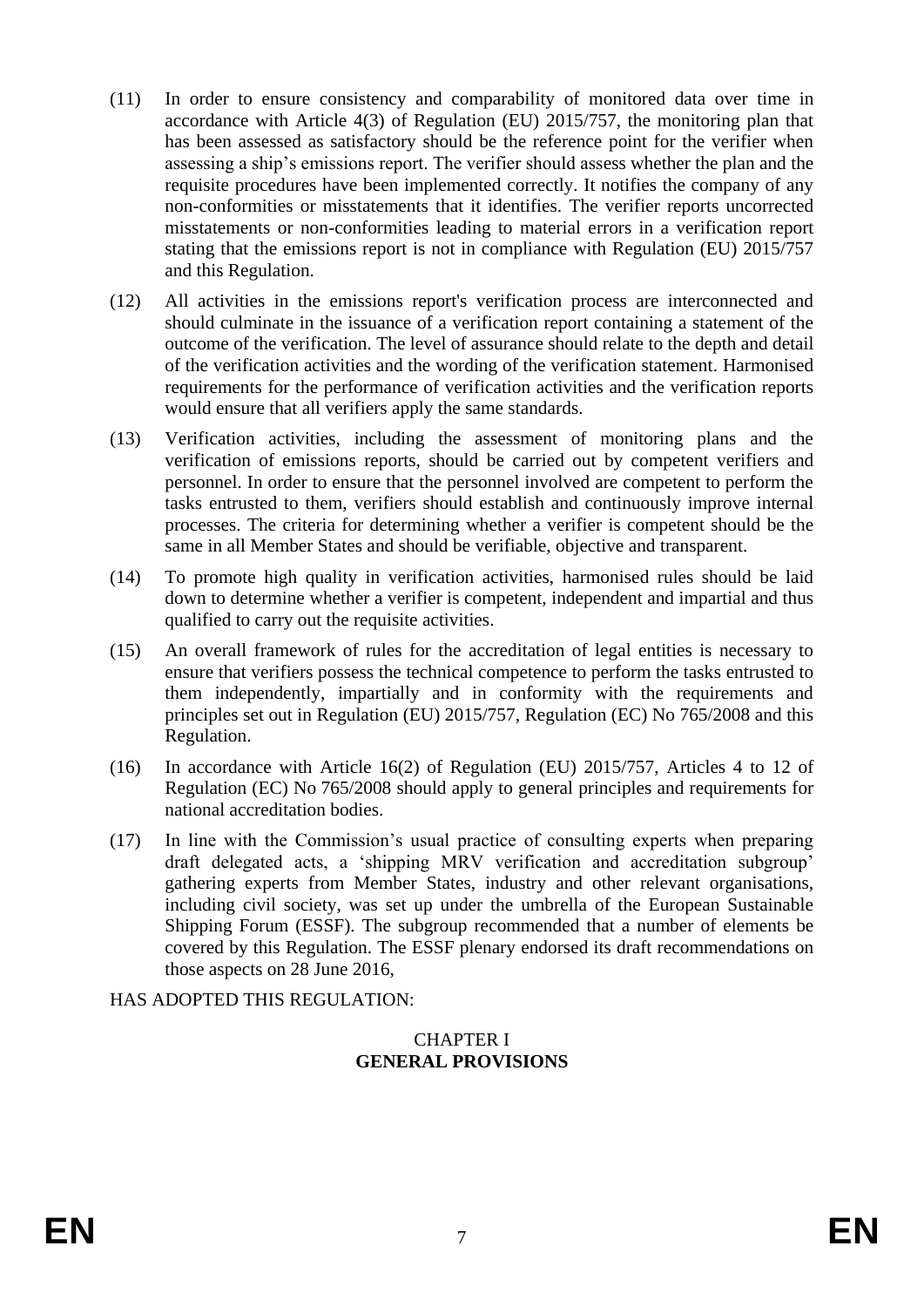### *Subject matter*

This Regulation lays down provisions concerning the assessment of monitoring plans and verification of emissions reports. It also lays down requirements in terms of competences and procedures.

This Regulation lays down rules on accreditation and supervision of verifiers by national accreditation bodies pursuant to Regulation (EC) No 765/2008.

### *Article 2*

### *Definitions*

For the purpose of this Regulation, the following definitions apply:

- (1) 'accreditation' means attestation by a national accreditation body that a verifier meets the requirements of harmonised standards within the meaning of point (9) of Article 2 of Regulation (EC) No 765/2008 and the requirements of this Regulation and is thus qualified to carry out the verification activities pursuant to Chapter II;
- (2) 'non-conformity' means one of the following:
	- (a) for the purpose of assessing a monitoring plan, that the plan does not fulfil requirements under Articles 6 and 7 of Regulation (EU) 2015/757 and Implementing Regulation XXX/YYYY [for OP: Commission Implementing Regulation on templates for monitoring plans, emissions reports and documents of compliance];
	- (b) for the purpose of verifying an emissions report, that the  $CO<sub>2</sub>$  emissions and other relevant information are not reported in line with the monitoring methodology described in a monitoring plan that an accredited verifier has assessed as satisfactory;
	- (c) for the purpose of accreditation, any act or omission by the verifier that is contrary to requirements under Regulation (EU) 2015/757 and this Regulation;
- (3) 'reasonable assurance' means a high but not absolute level of assurance, expressed positively in the verification statement, as to whether the emissions report subject to verification is free of material misstatements;
- (4) 'materiality level' means the quantitative threshold or cut-off point above which the verifier considers misstatements, individually or taken together, to be material;
- (5) 'inherent risk' means the susceptibility of a parameter in the emissions report to misstatements that could be material, individually or taken together, before taking into consideration the effect of any related control activities;
- (6) 'control risk' means the susceptibility of a parameter in the emissions report to misstatements that could be material, individually or when taken together with other misstatements, and will not be prevented or detected and corrected on a timely basis by the control system;
- (7) 'detection risk' means the risk of a verifier not detecting a material misstatement;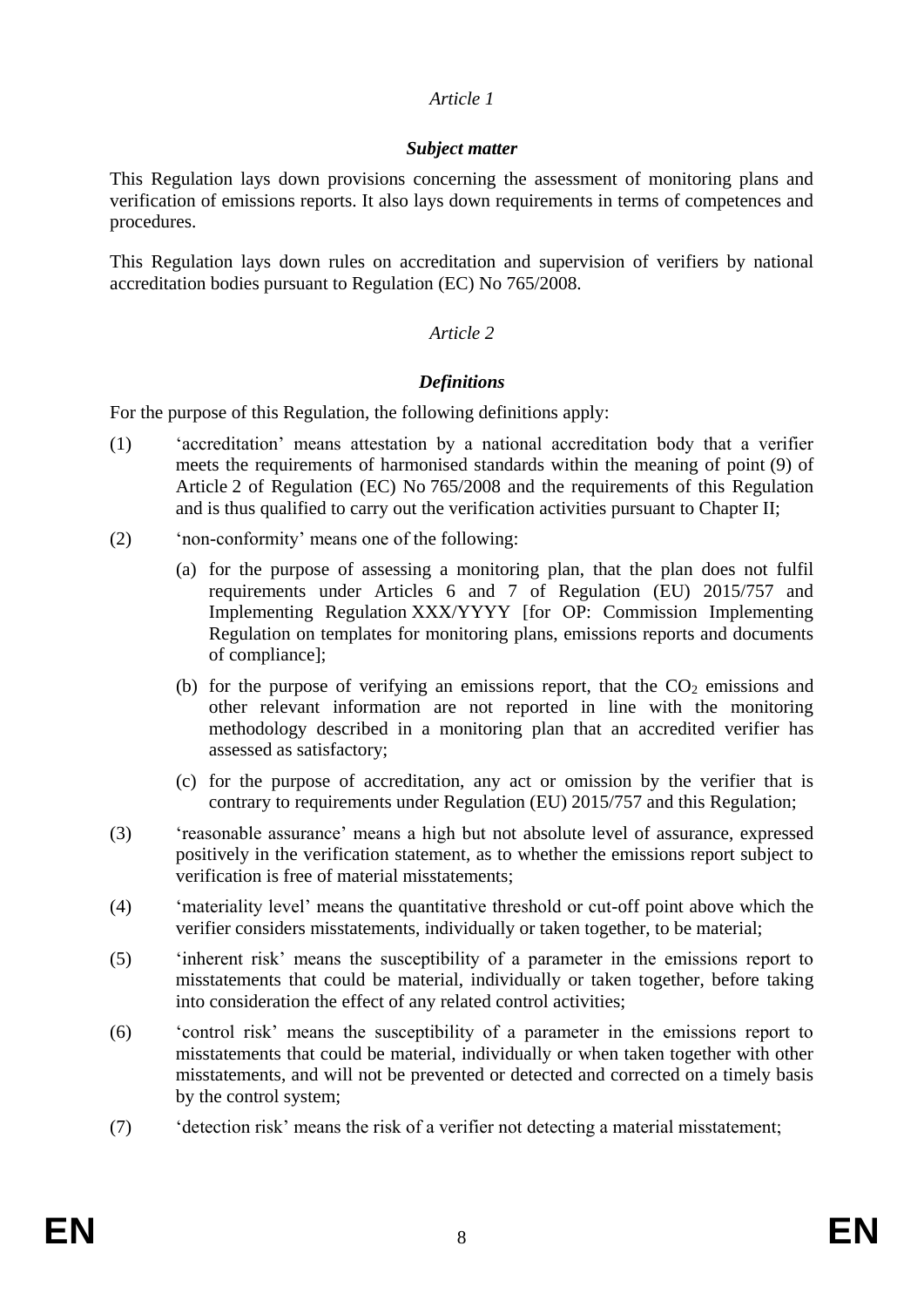- (8) 'verification risk' means the risk (a function of inherent, control and detection risk) of the verifier expressing an inappropriate verification opinion when the emissions report is not free of material misstatements;
- (9) 'misstatement' means an omission, misrepresentation or error in the reported data, apart from the uncertainty permissible pursuant to Regulation (EU) 2015/757 and taking into consideration the guidelines developed by the Commission on these matters;
- (10) 'material misstatement' means a misstatement that, in the opinion of the verifier, individually or when taken together with other misstatements, exceeds the materiality level or could otherwise, have an impact on the total reported emissions or other relevant information;
- (11) 'site', for the purposes of assessing the monitoring plan or verifying the emissions report of a ship, means a location where the monitoring process is defined and managed, including locations where relevant data and information are controlled and stored;
- (12) 'internal verification documentation' means all internal documentation that a verifier has compiled to record documentary evidence and justification of activities carried out to assess the monitoring plan or verify an emissions report pursuant to this Regulation;
- (13) 'shipping MRV auditor' means an individual member of a verification team responsible for assessing a monitoring plan or verifying an emissions report;
- (14) 'independent reviewer' means a person assigned by the verifier specifically to carry out internal review activities, who belongs to the same entity but has not carried out any of the verification activities subject to review;
- (15) 'technical expert' means a person who provides detailed knowledge and expertise on a specific matter as required for the performance of verification activities for the purposes of Chapter II and accreditation activities for the purposes of Chapters IV and V;
- (16) 'assessor' means a person assigned by a national accreditation body to assess a verifier pursuant to this Regulation, individually or as part of an assessment team;
- (17) 'lead assessor' means an assessor who is given overall responsibility for the assessment of a verifier pursuant to this Regulation.

#### *Presumption of conformity*

A verifier that demonstrates conformity with the criteria laid down in the relevant harmonised standards, within the meaning of Article 2(9) of Regulation (EC) No 765/2008, or parts thereof, the references of which have been published in the *Official Journal of the European Union*, shall be presumed to comply with the requirements of Chapters II and III of this Regulation in so far as the applicable harmonised standards cover those requirements.

#### **CHAPTER II VERIFICATION ACTIVITIES**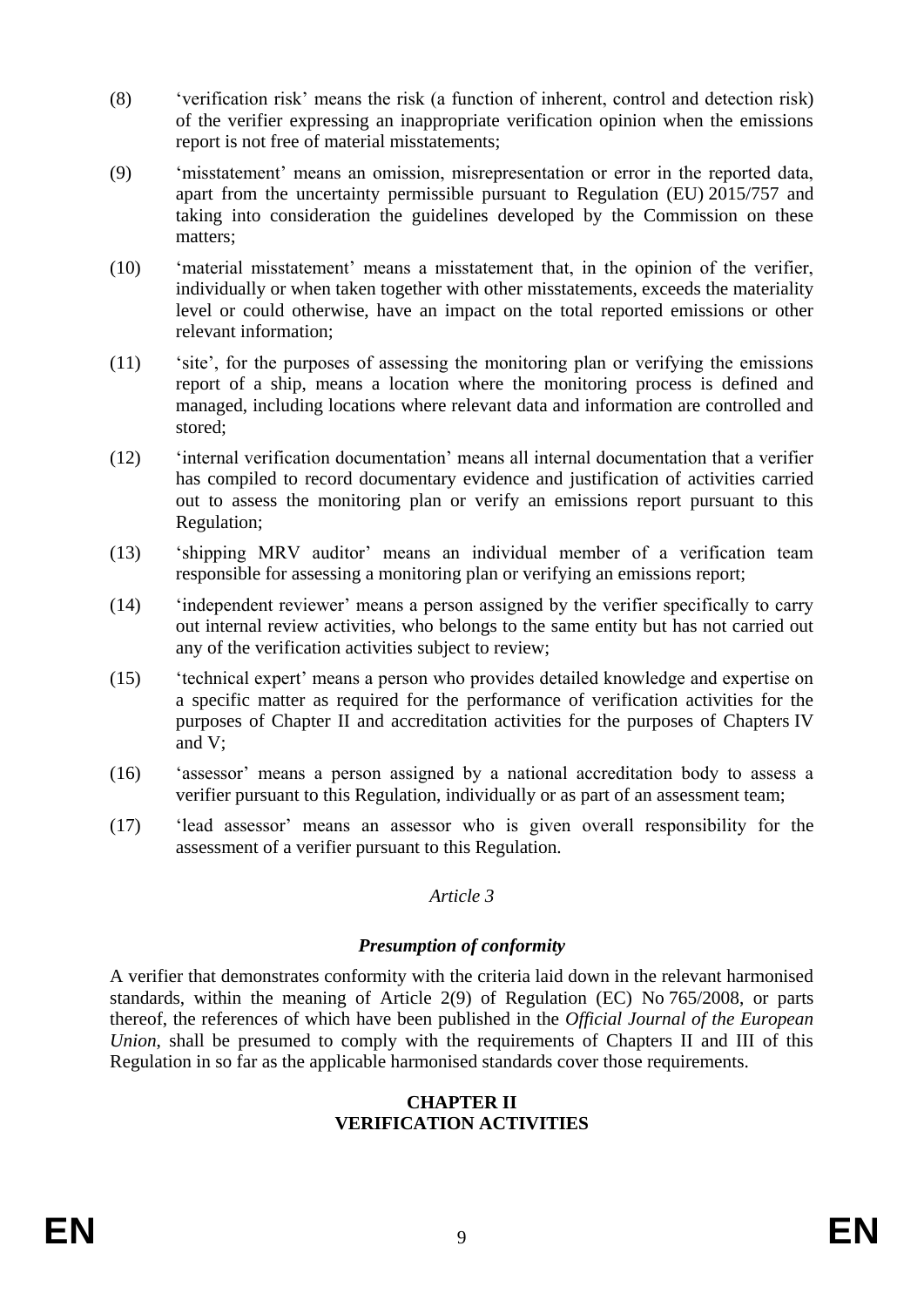### SECTION 1 Assessment of monitoring plans

### *Article 4*

### *Information to be provided by companies*

- 1. Companies shall provide the verifier with their ship's monitoring plan using a template corresponding to the model set out in Annex I to Implementing Regulation XXX/YYYY[for OP: Commission Implementing Regulation on templates for monitoring plans, emissions reports and documents of compliance]. If the monitoring plan is in a language other than English, they shall provide an English translation.
- 2. Before the start of the assessment of the monitoring plan, the company shall also provide the verifier with at least the following information:
	- (a) relevant documentation or description of the ship's installations, including emissions sources certificates, flow meters used (if applicable), procedures and processes or flowcharts prepared and maintained outside the plan, where applicable, to which reference is made in the plan;
	- (b) in the event of those changes to the monitoring and reporting system referred to in points (c) and (d) of Article 7 (2) of Regulation (EU) 2015/757, relevant updated versions or new documents enabling the assessment of the amended plan.
- 3. The company shall, upon request, provide any other information deemed relevant to carry out its assessment of the plan.

#### *Article 5*

#### *Assessment of monitoring plans*

- 1. When assessing the monitoring plan, the verifier shall address the assertions of completeness, accuracy, relevance and conformity with Regulation (EU) 2015/757 of the information provided in the monitoring plan.
- 2. The verifier shall at least:
	- (a) assess that the company used the appropriate monitoring plan template and that information is provided for all mandatory items referred to in Annex I to Implementing Regulation XXX/YYYY[for OP: Commission Implementing Regulation on templates for monitoring plans, emissions reports and documents of compliance];
	- (b) verify that the information in the monitoring plan accurately and completely describes the emission sources and measurement equipment installed on board the ship and the systems and procedures in place to monitor and report relevant information pursuant to Regulation (EU) 2015/757;
	- (c) ensure that adequate monitoring arrangements are provided for in the event of the ship seeking to benefit from the derogation of 'per voyage' monitoring of fuel and  $CO<sub>2</sub>$  emissions pursuant to Article 9(2) of Regulation (EU) 2015/757;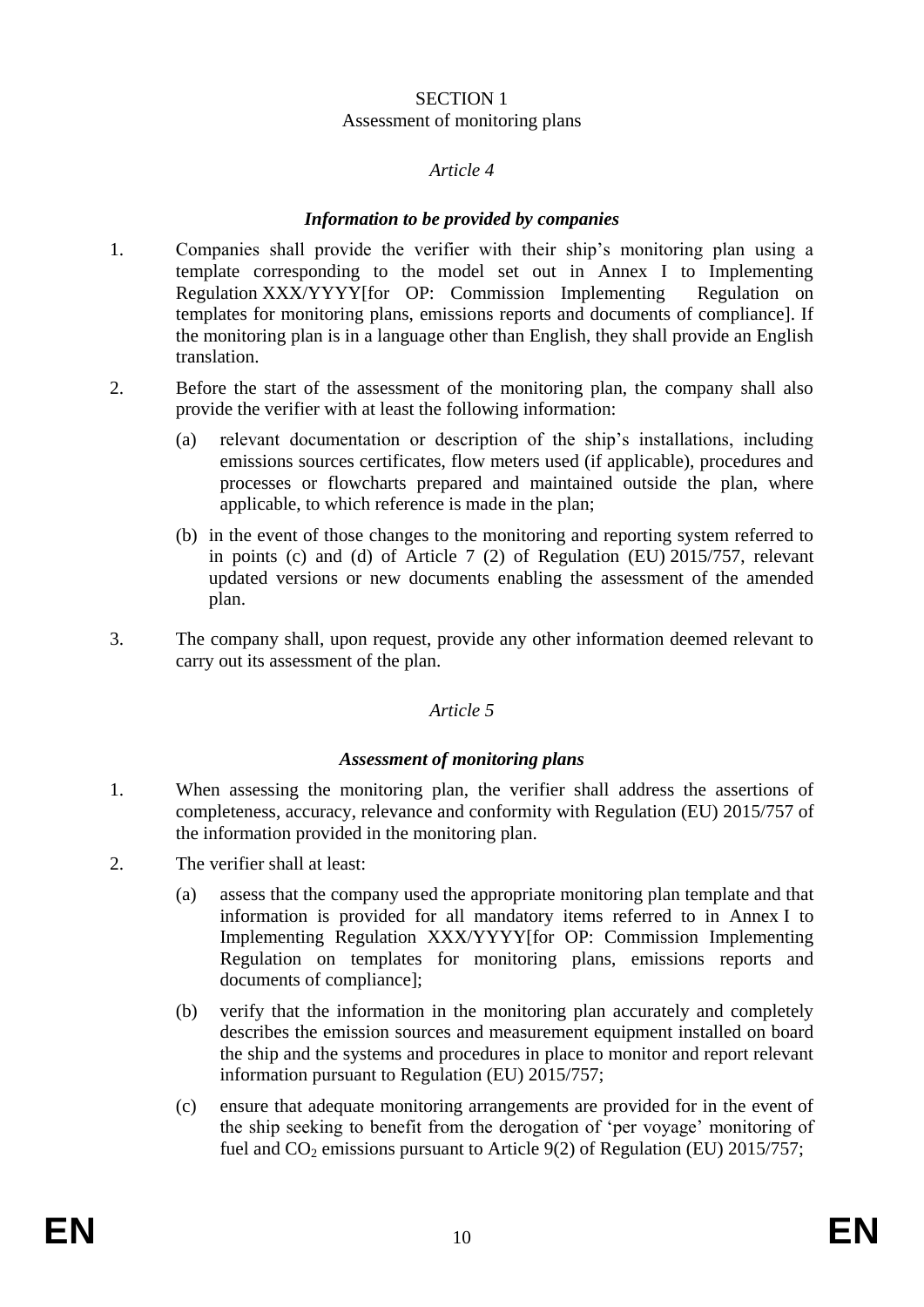- (d) where applicable, assess whether the information submitted by the company regarding elements, procedures or controls implemented as part of the ship's existing management systems or covered by harmonised relevant quality, environmental or management standards is relevant for monitoring  $CO<sub>2</sub>$ emissions and other relevant information and reporting pursuant to Regulation (EU) 2015/757 and Commission Implementing Regulation XXX/YYYY<sup>7</sup> [for OP: Commission Implementing Regulation on determination of cargo carried…].
- 3. For the purpose of assessing the monitoring plan, the verifier may resort to inquiry, document inspection, observation and any other audit technique deemed appropriate.

#### *Site visits*

- 1. The verifier shall carry out site visits in order to gain sufficient understanding of the procedures described in the monitoring plan and validate that the information therein is accurate.
- 2. The verifier shall determine the location or locations of the site visit after taking into consideration the place where the critical mass of relevant data is stored, including electronic or hard copies of documents of which the originals are kept on the ship, and the place where data-flow activities are carried out.
- 3. The verifier shall also determine the activities to be performed and the time needed for the site visit.
- 4. By way of derogation from paragraph 1, the verifier may waive a site visit provided that one of the following conditions is fulfilled:
	- (a) it has sufficient understanding of the ship's monitoring and reporting systems, including their existence, implementation and effective operation by the company;
	- (b) the nature and level of complexity of the ship's monitoring and reporting system are such that a site visit is not required;
	- (c) its ability to obtain and assess all requisite information remotely.
- 5. If the verifier waives a site visit pursuant to paragraph 4, it shall provide justification for not performing site visits in the internal verification documentation.

#### *Article 7*

#### *Addressing non-conformities in the monitoring plan*

1. Where the verifier identifies non-conformities in the course of the assessment of the monitoring plan, it shall inform the company thereof without undue delay and request relevant corrections within a proposed timeframe.

<u>.</u>

OJ L xxx.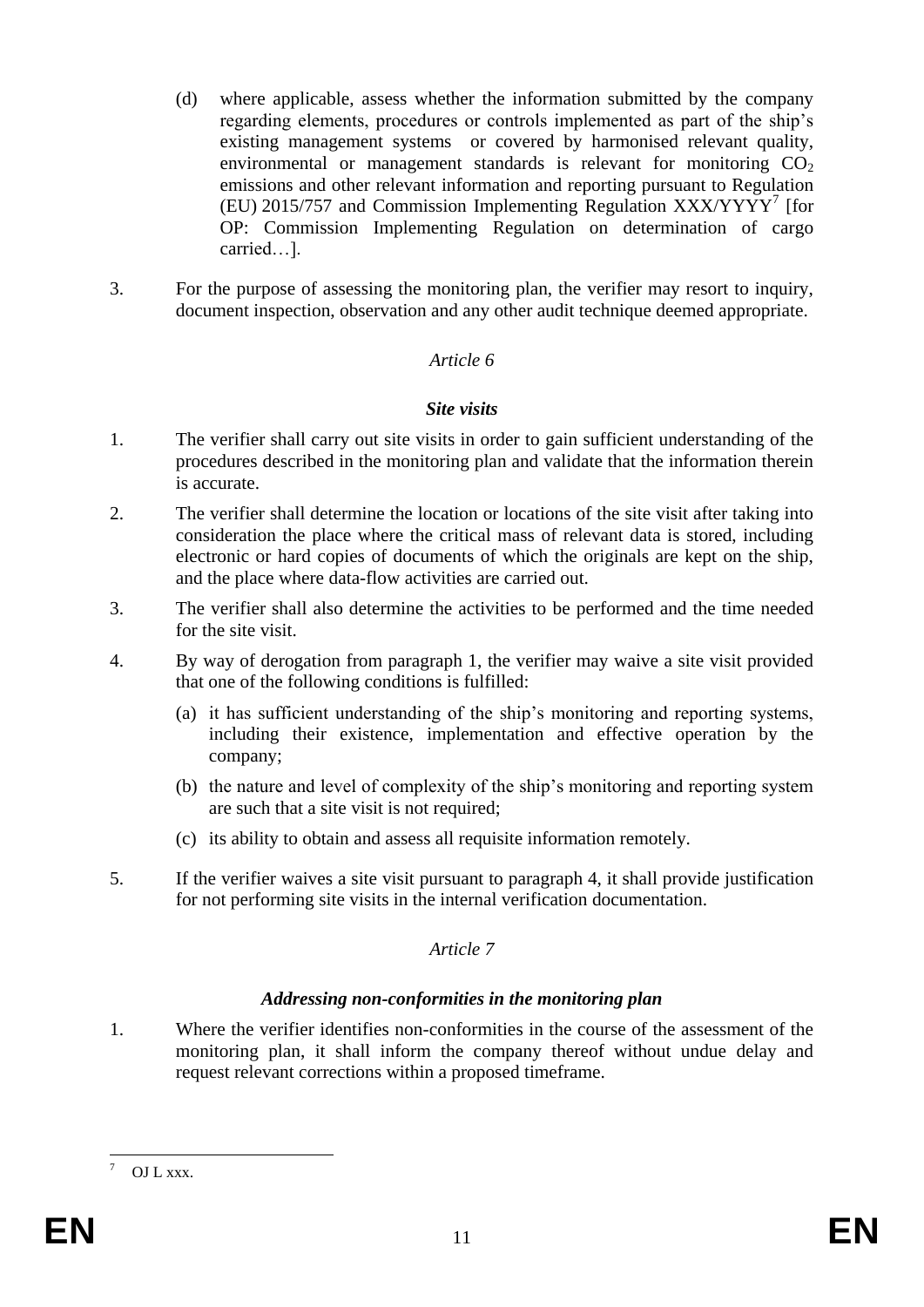- 2. The company shall correct all non-conformities communicated by the verifier and submit a revised monitoring plan to the verifier according to the agreed timeframe that allows the verifier to reassess it before the start of the reporting period.
- 3. The verifier shall document in the internal verification documentation, marking them as resolved, all non-conformities that have been corrected in the course of the assessment of the monitoring plan.

### *Independent review of the assessment of the monitoring plan*

- 1. The verification team shall submit the internal verification documentation and draft conclusions from the assessment of the plan to an appointed independent reviewer without delay and prior to communicating them to the company.
- 2. The independent reviewer shall perform a review to ensure that the monitoring plan has been assessed in accordance with this Regulation and that due professional care and judgment have been exercised.
- 3. The scope of the independent review shall encompass the complete assessment process described in this Section and recorded in the internal verification documentation.
- 4. The verifier shall include the results of the independent review in the internal verification documentation.

#### *Article 9*

#### *Verifier's conclusions on the assessment of the monitoring plan*

On the basis of the information collected during the assessment of the monitoring plan, the verifier shall without delay inform the company in writing of the conclusions reached and indicate whether the monitoring plan:

- (a) is assessed as being in conformity with Regulation (EU) 2015/757;
- (b) contains non-conformities that make it not in compliance with Regulation (EU) 2015/757.

#### SECTION 2

#### Verification of emissions reports

## *Article 10*

#### *Information to be provided by companies*

- 1. Before the start of the verification of the emissions report, companies shall provide the verifier with the following supporting information:
	- (a) a list of voyages carried out by the ship in question during the reporting period according to Article 10 of Regulation (EU) 2015/757;
	- (b) a copy of the emissions report from the previous year where appropriate, if the verifier did not carry out the verification for that report;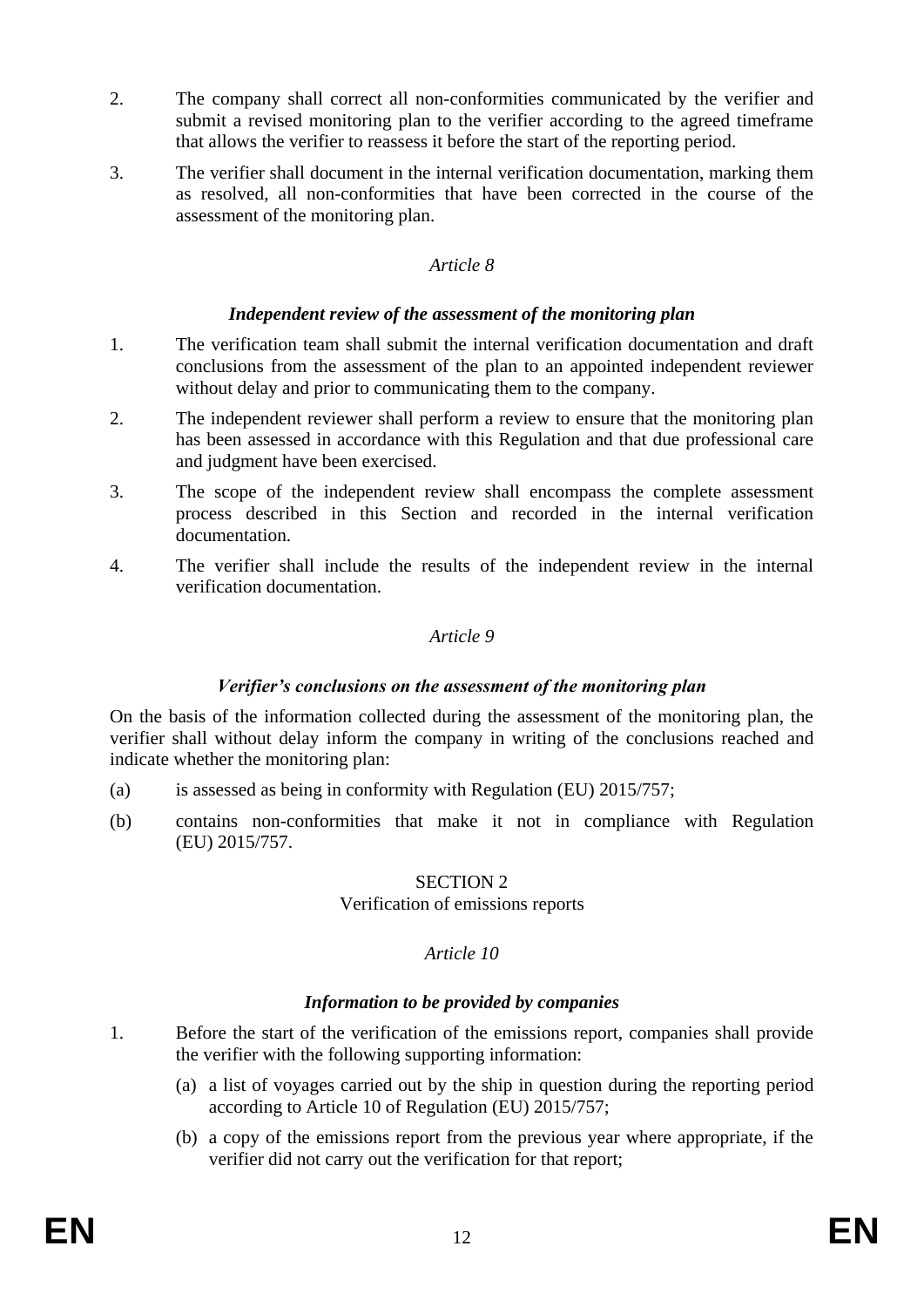- (c) a copy of the of the monitoring plan or plans applied, including evidence of the conclusions from the assessment carried by an accredited verifier, where appropriate.
- 2. Once the verifier has identified the specific section(s) or document(s) deemed relevant for the purpose of its verification, companies shall also provide the following supporting information:
	- (a) copies of the ship's official logbook and of the oil record book (if separate);
	- (b) copies of bunkering documents;
	- (c) copies of documents containing information on the number of passengers transported and the amount of cargo carried, distance travelled and time spent at sea for the ship's voyages during the reporting period.
- 3. Additionally, and if applicable on the basis of the monitoring method applied, verifiers may ask the company to provide:
	- (a) an overview of the IT landscape showing the data-flow for the relevant ship;
	- (b) evidence of the maintenance and accuracy/uncertainty of measurement equipment/flow meters (e.g. calibration certificates);
	- (c) an extract of fuel consumption activity data from flow meters;
	- (d) copies of evidence of fuel tank meter readings;
	- (e) an extract of activity data from direct emissions measurement systems;
	- (f) any other information relevant to the verification of the emissions report.
- 4. In the event of a change of company, the companies involved shall exercise due diligence to provide the verifier with the above-mentioned supporting documents or information relating to the voyages performed under their respective responsibilities.
- 5. Companies shall retain the above-mentioned information for the periods set under the 1973 International Convention for the Prevention of Pollution from Ships (the MARPOL Convention) and the 1988 International Convention for the Safety of Life at Sea (the SOLAS Convention). Pending the issuance of the Document of compliance in accordance with Article 17 of Regulation (EU) 2015/757, the verifier may request any of the information referred to in paragraphs 1, 2 and 3.

#### *Risk assessment to be carried out by verifiers*

- 1. In addition to the elements referred to in paragraphs 1, 2 and 3 of Article 15 of Regulation (EU) 2015/757, the verifier shall identify and analyse all of the following:
	- (a) the inherent risks;
	- (b) the control risks;
	- (c) the detection risks.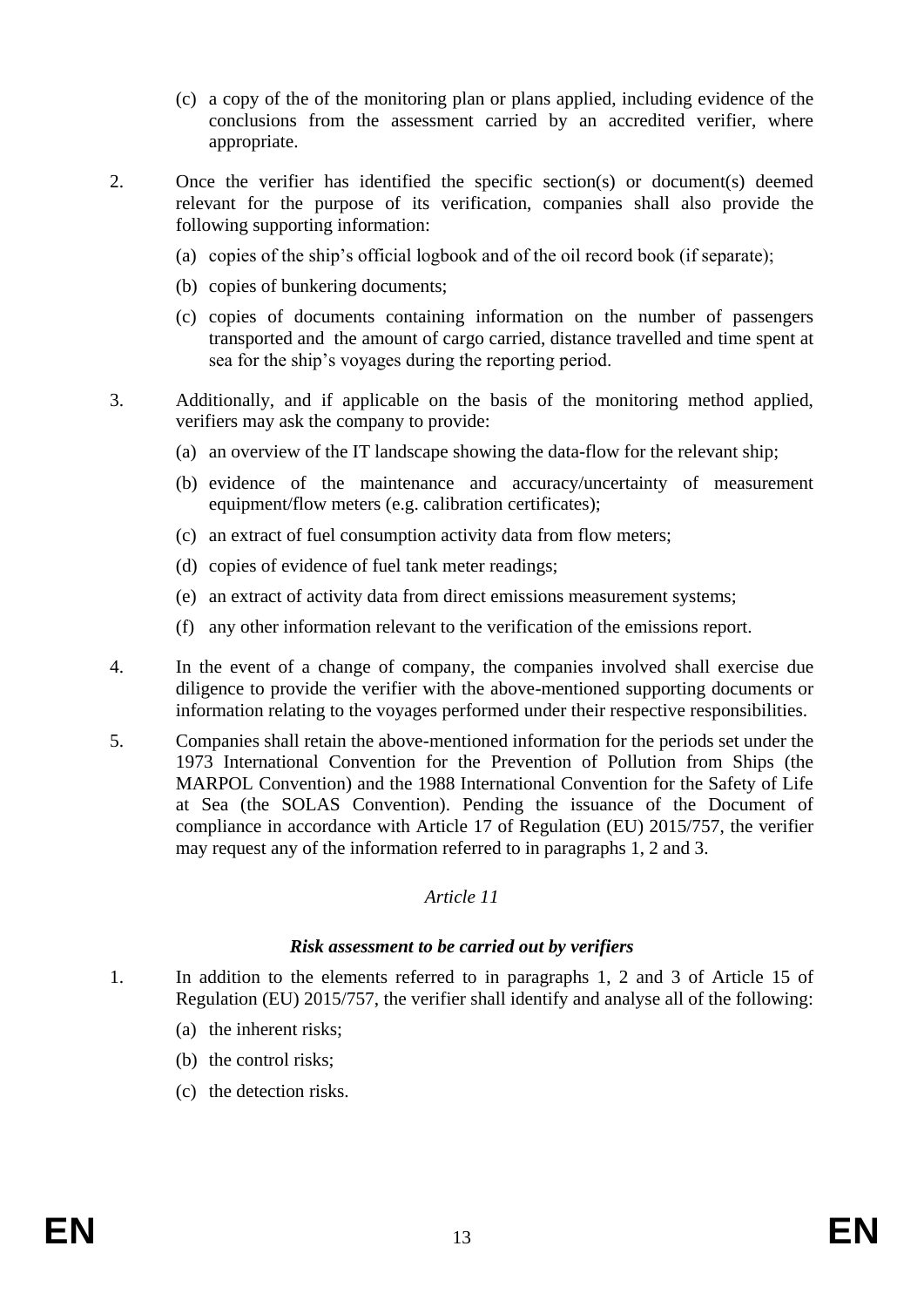- 2. The verifier shall consider areas of higher verification risk and at least the following: voyage data, fuel consumption,  $CO<sub>2</sub>$  emissions, distance travelled, time spent at sea, cargo carried and aggregation of data in the emissions report.
- 3. When identifying and analysing the aspects referred to in paragraph 2, the verifier shall consider the existence, completeness, accuracy, consistency, transparency and relevance of the information reported.
- 4. Where appropriate in the light of the information obtained in the course of the verification, the verifier shall revise the risk assessment and modify or repeat the verification activities to be performed.

## *Verification plan*

The verifier shall draft a verification plan commensurate with the information obtained and the risks identified during the risk assessment. The verification plan shall include at least:

- (a) a verification programme describing the nature and scope of the verification activities and the time and manner in which they are to be carried out;
- (b) a data sampling plan setting out the scope and methods of data sampling relating to data points underlying the aggregated  $CO<sub>2</sub>$  emissions, fuel consumption or other relevant information in the emissions report.

## *Article 13*

### *Verification activities concerning the emissions report*

1. The verifier shall implement the verification plan and, on the basis of the risk assessment, verify whether the monitoring and reporting systems, as described in the monitoring plan that has been assessed as satisfactory, exist in practice and are properly implemented.

To that end, the verifier shall consider carrying out at least the following types of procedure:

- (a) enquiry with relevant staff;
- (b) document inspection;
- (c) observation and walkthrough procedures.
- 2. If applicable, the verifier shall check whether the internal control activities described in the monitoring plan are implemented effectively. For that purpose, it may consider testing the effectiveness of documented controls on the basis of a sample.

## *Article 14*

## *Verification of reported data*

1. The verifier shall verify the data reported in the emissions report through: detailed testing, including by tracing them back to the primary data source; cross-checking them with external data sources, including ship-tracking data; performing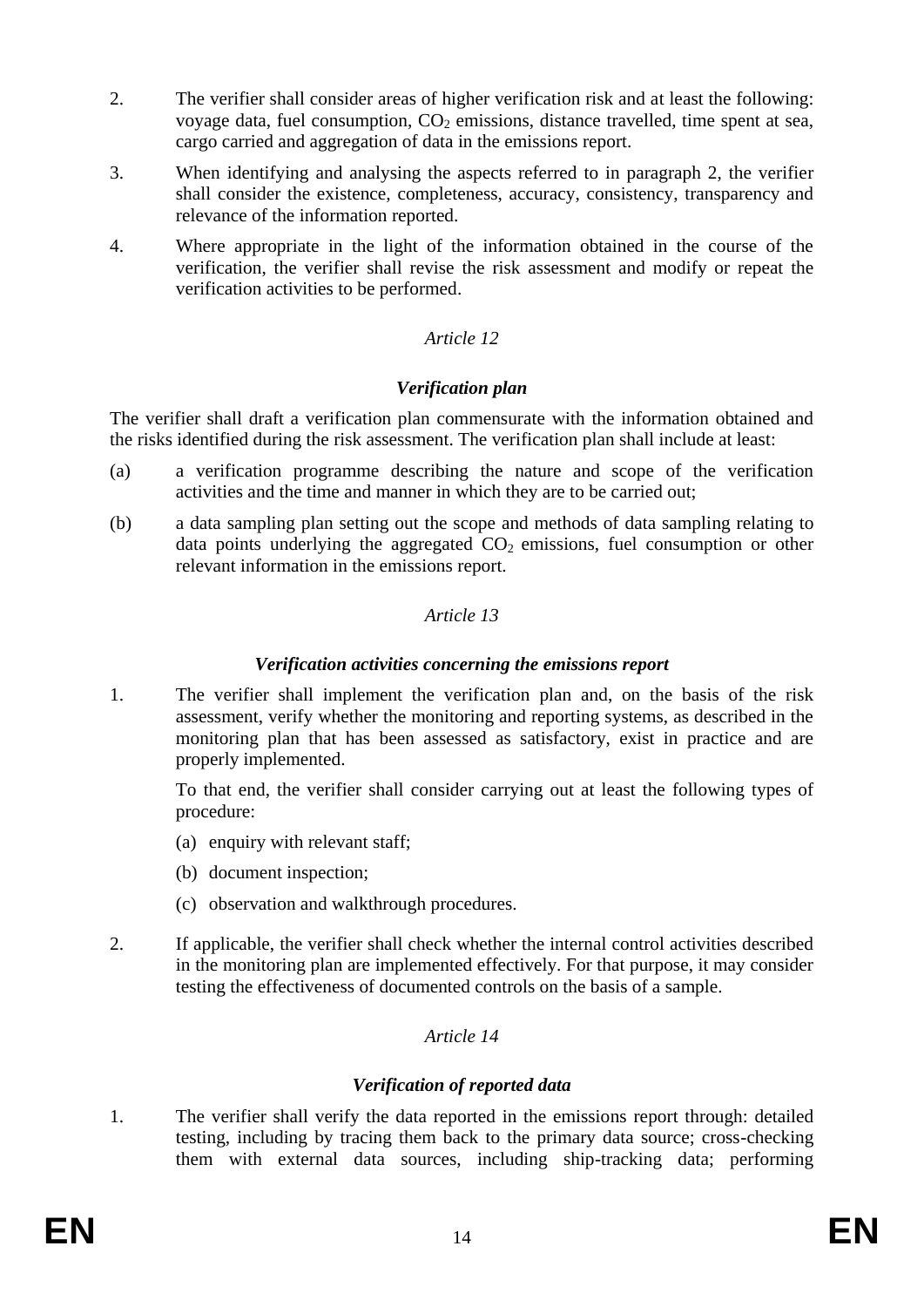reconciliations; checking thresholds as regards appropriate data; and carrying out recalculations.

- 2. As part of the data verification referred to in paragraph 1, the verifier shall check:
	- (a) the completeness of emission sources as described in the monitoring plan;
	- (b) the completeness of data, including those on voyages reported as falling under Regulation (EU) 2015/757;
	- (c) the consistency between reported aggregated data and data from relevant documentation or primary sources;
	- (d) the consistency between aggregated fuel consumption and data on fuel purchased or otherwise supplied to the ship in question, if applicable;
	- (e) the reliability and accuracy of the data.

## *Article 15*

### *Materiality level*

- 1. For the purpose of verifying fuel consumption and  $CO<sub>2</sub>$  emissions data in the emissions report, the materiality level shall be 5 % of the respective total reported for each item in the reporting period.
- 2. For the purpose of verifying other relevant information in the emissions report, on cargo carried, transport work, distance travelled and time spent at sea, the materiality level shall be 5 % of the respective total reported for each item in the reporting period.

## *Article 16*

## *Site visits*

- 1. The verifier shall carry out site visits for the purpose of gaining sufficient understanding of the company and the ship's monitoring and reporting system as described in the monitoring plan.
- 2. The verifier shall determine the location or locations for the site visit on the basis of the results of the risk assessment and after taking into consideration the place where the critical mass of relevant data is stored, including electronic or hard copies of documents of which the originals are kept on the ship, and the place where data-flow activities are carried out.
- 3. The verifier shall also determine the activities to be performed and the time needed for the site visit.
- 4. By way of derogation from paragraph 1, the verifier may waive a site visit provided that, on the basis of the outcome of the risk assessment, one of the following conditions is fulfilled:
	- (a) it has sufficient understanding of the ship's monitoring and reporting systems, including their existence, implementation and effective operation by the company;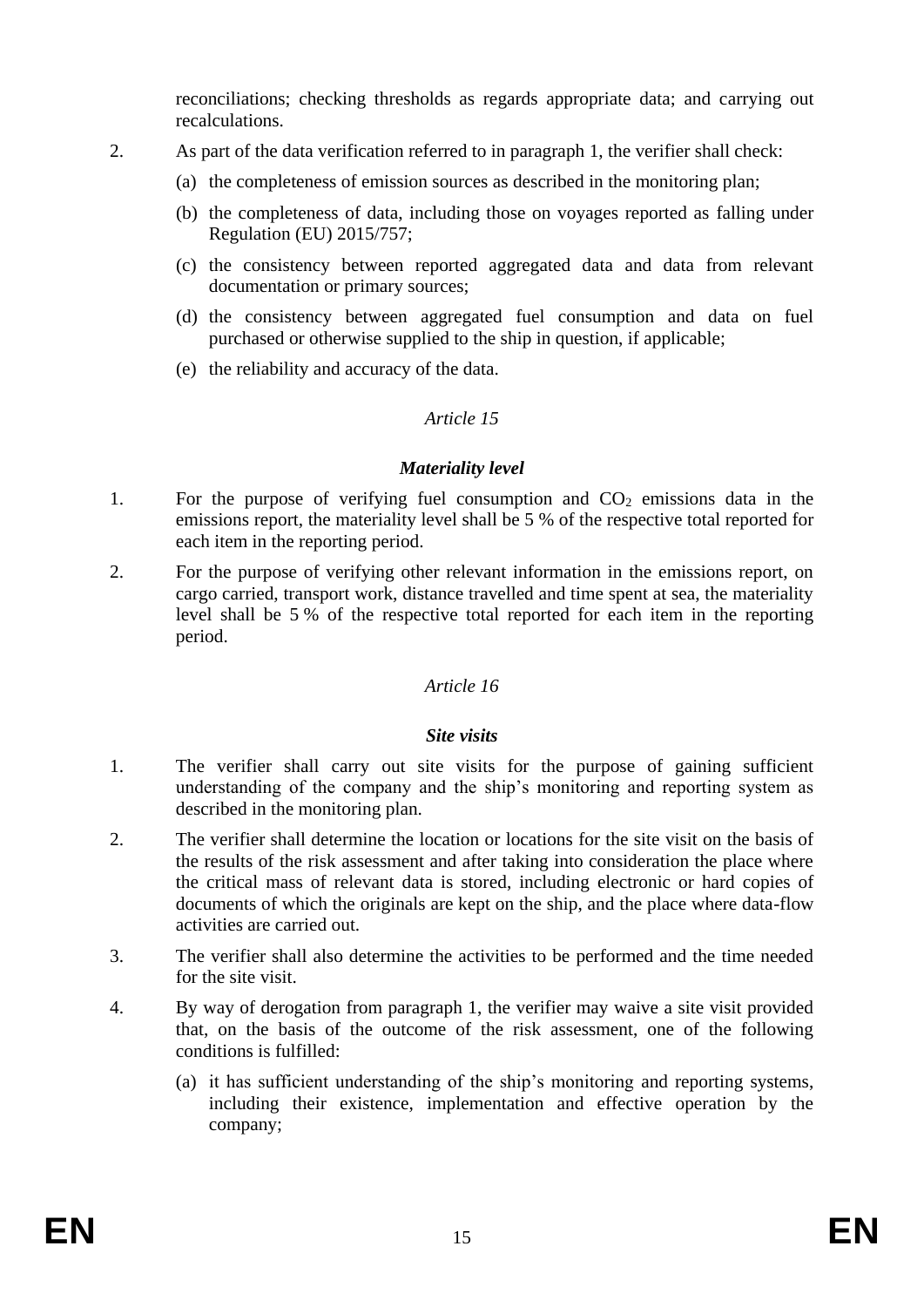- (b) the nature and level of complexity of the ship's monitoring and reporting system are such that a site visit is not required;
- (c) its ability to obtain and assess remotely all requisite information, including correct application of the methodology described in the monitoring plan and verification of the data reported in the emissions report.
- 5. On the basis of the outcome of a site visit to an onshore location, where it concludes that an on-board verification is needed to reduce the risk of material misstatements in the emissions report, the verifier may decide to visit the ship.
- 6. If the verifier waives a site visit pursuant to paragraph 4, it shall provide justification for doing so in the internal verification documentation.

## *Addressing misstatements and non-conformities in the emissions report*

- 1. Where the verifier identifies misstatements or non-conformities in the course of the verification of the emissions report, it shall inform the company thereof without undue delay and request relevant corrections within a reasonable deadline.
- 2. The verifier shall document in the internal verification documentation, marking them as resolved, all misstatements or non-conformities that have been corrected in the course of the verification.
- 3. Where the company does not correct the misstatements or non-conformities referred to in paragraph 1, the verifier shall, before issuing the verification report, ask the company to explain the main causes of the misstatements or non-conformities.
- 4. The verifier shall determine whether the uncorrected misstatements, individually or together with other misstatements, have an impact on the total reported emissions or other relevant information and whether that impact leads to material misstatements.
- 5. The verifier may consider misstatements or non-conformities which, individually or together with other misstatements, are below the materiality level set in Article 15 as material misstatements where that is justified by their scale and nature or by the particular circumstances of their occurrence.

## *Article 18*

## *Conclusion of the emissions report verification*

To complete the verification of the emissions report, the verifier shall at least:

- (a) confirm that all verification activities have been carried out;
- (b) perform final analytical procedures on the aggregated data to ensure that they are free of material misstatements;
- (c) verify whether the information in the report satisfies the requirements of Regulation (EU) 2015/757;
- (d) before issuing the report, prepare the internal verification documentation and the draft report and submit them to the independent reviewer in accordance with Article 21;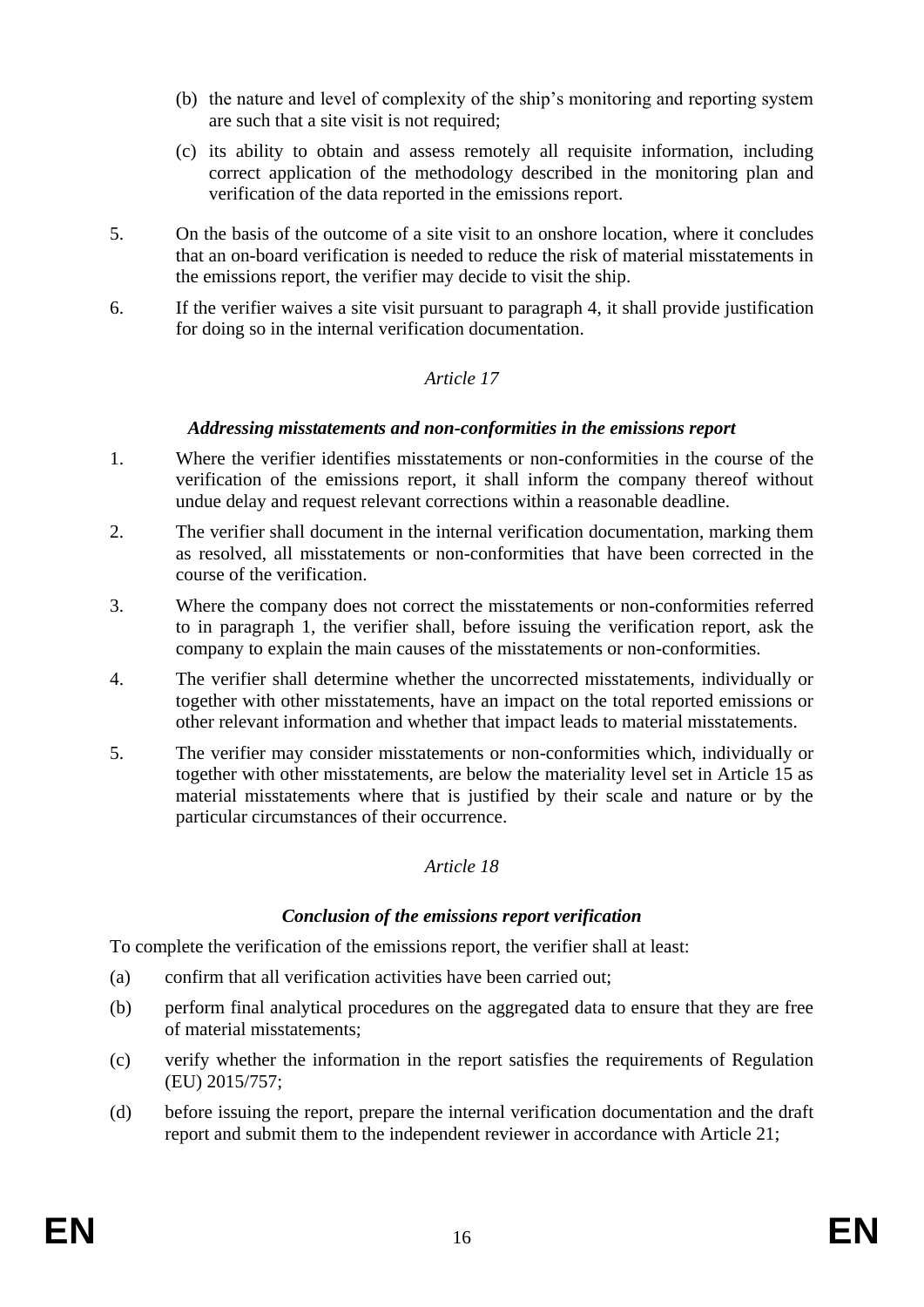- (e) authorise a person to authenticate the report on the basis of the conclusions reached by the independent reviewer and the evidence of the internal verification documentation, and notify the company thereof;
- (f) notify the Commission and the ship's flag state whether the conditions for issuing the document of compliance are fulfilled.

#### *Recommendations for improvement*

- 1. The verifier shall communicate to the company recommendations for improvement in relation to uncorrected misstatements and non-conformities not leading to material misstatements.
- 2. The verifier may communicate other recommendations for improvement that it finds relevant, in the light of the outcome of the verification activities.
- 3. When communicating recommendations to the company, the verifier shall remain impartial *vis-à-vis* the company, the ship and the monitoring and reporting system. It shall not jeopardise its impartiality by giving advice or developing parts of the monitoring and reporting process pursuant to Regulation (EU) 2015/757.

### *Article 20*

### *Verification report*

- 1. On the basis of the information collected, the verifier shall issue a verification report to the company on each emissions report subject to verification.
- 2. The verification report shall include a statement verifying the emissions report as satisfactory or unsatisfactory, in case it contains material misstatements that were not corrected before the report was issued.
- 3. For the purposes of paragraph 2, the emissions report shall be considered to have been verified as satisfactory only if it is free of material misstatements
- 4. The verification report shall contain at least the following elements:
	- (a) the name of the company and identification of the ship;
	- (b) a title making it clear that it is a verification report;
	- (c) the identity of the verifier;
	- (d) a reference to the emissions report and the reporting period subject to verification;
	- (e) a reference to one or more monitoring plans that have been assessed as satisfactory;
	- (f) a reference to the verification standard(s) used;
	- (g) a summary of the verifier's procedures, including information on site visits or the reasons for waiving them;
	- (h) a summary of significant changes to the monitoring plan and activity data in the reporting period, where applicable;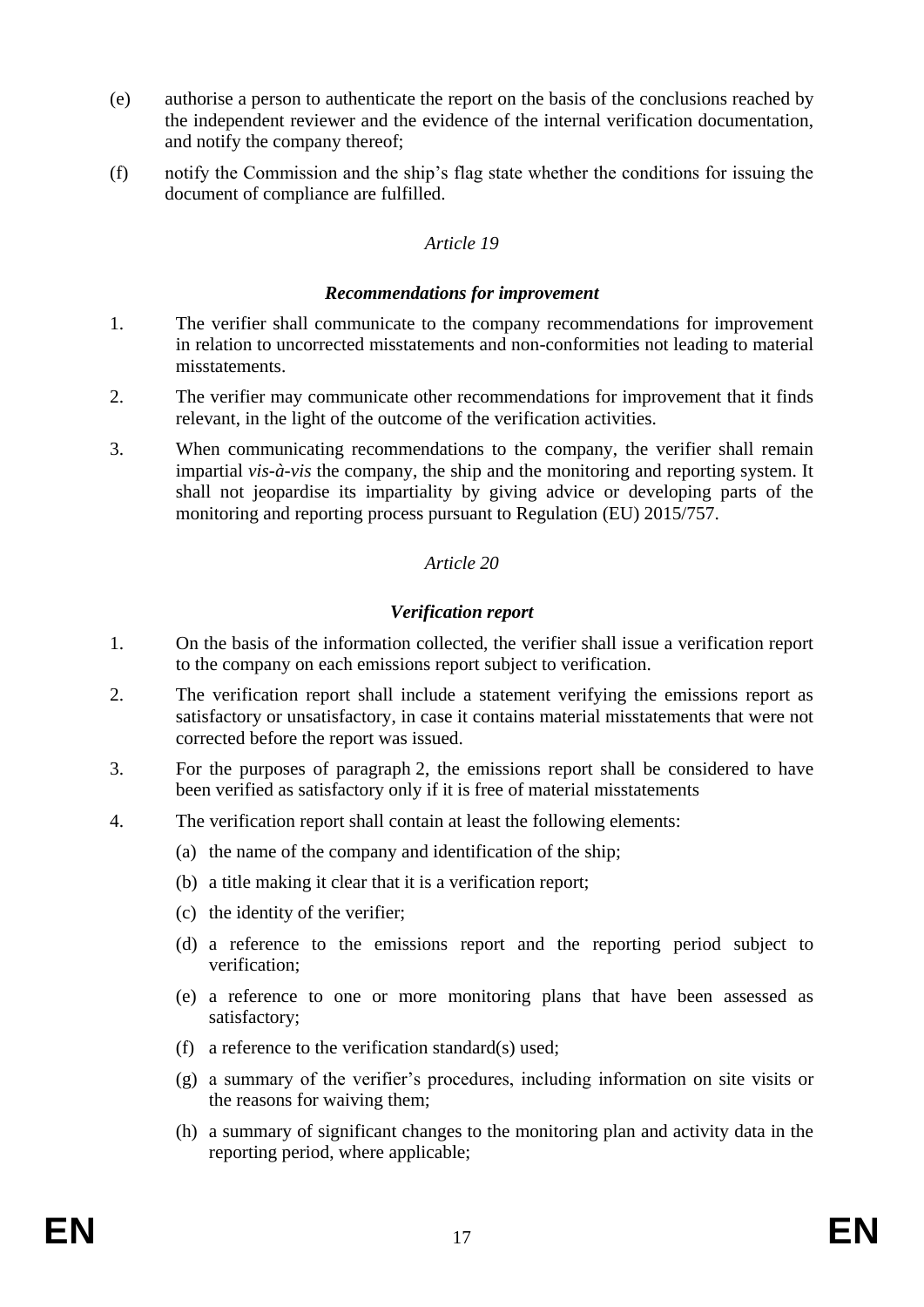- (i) a verification statement;
- (j) a description of uncorrected misstatements and non-conformities, including their nature and scale, whether or not they have a material impact and the element(s) of the emissions report to which they relate, if any;
- (k) where applicable, recommendations for improvement;
- (l) the date of the verification report and signature of an authorised person on behalf of the verifier.

#### *Independent review of the emissions report*

- 1. The independent reviewer shall review the internal verification documentation and the draft verification report to verify that the verification process has been conducted in accordance with this Regulation and that due professional care and judgment have been exercised.
- 2. The scope of the independent review shall encompass the complete verification process laid down in this Section and recorded in the internal verification documentation.
- 3. After the emissions report has been authenticated in accordance with Article 18(e), the verifier shall include the results of the independent review in the internal verification documentation.

### CHAPTER III **REQUIREMENTS FOR VERIFIERS**

## *Article 22*

#### *Continued competence process*

- 1. The verifier shall establish, document, implement and maintain a continued competence process to ensure that all personnel entrusted with verification activities are competent for the tasks that are allocated to them.
- 2. For the purpose of the competence process referred to in paragraph 1, the verifier shall establish , document, implement and maintain the following:
	- (a) general competence criteria for all personnel undertaking verification activities in accordance with Article 23(3);
	- (b) specific competence criteria for each function within the verifier undertaking verification activities, in particular for the shipping MRV auditor, the independent reviewer and the technical expert in line with Articles 24, 25 and 26;
	- (c) a method for ensuring the continued competence and regular evaluation of the performance of all personnel undertaking verification activities;
	- (d) a process for ensuring ongoing training of the personnel undertaking verification activities.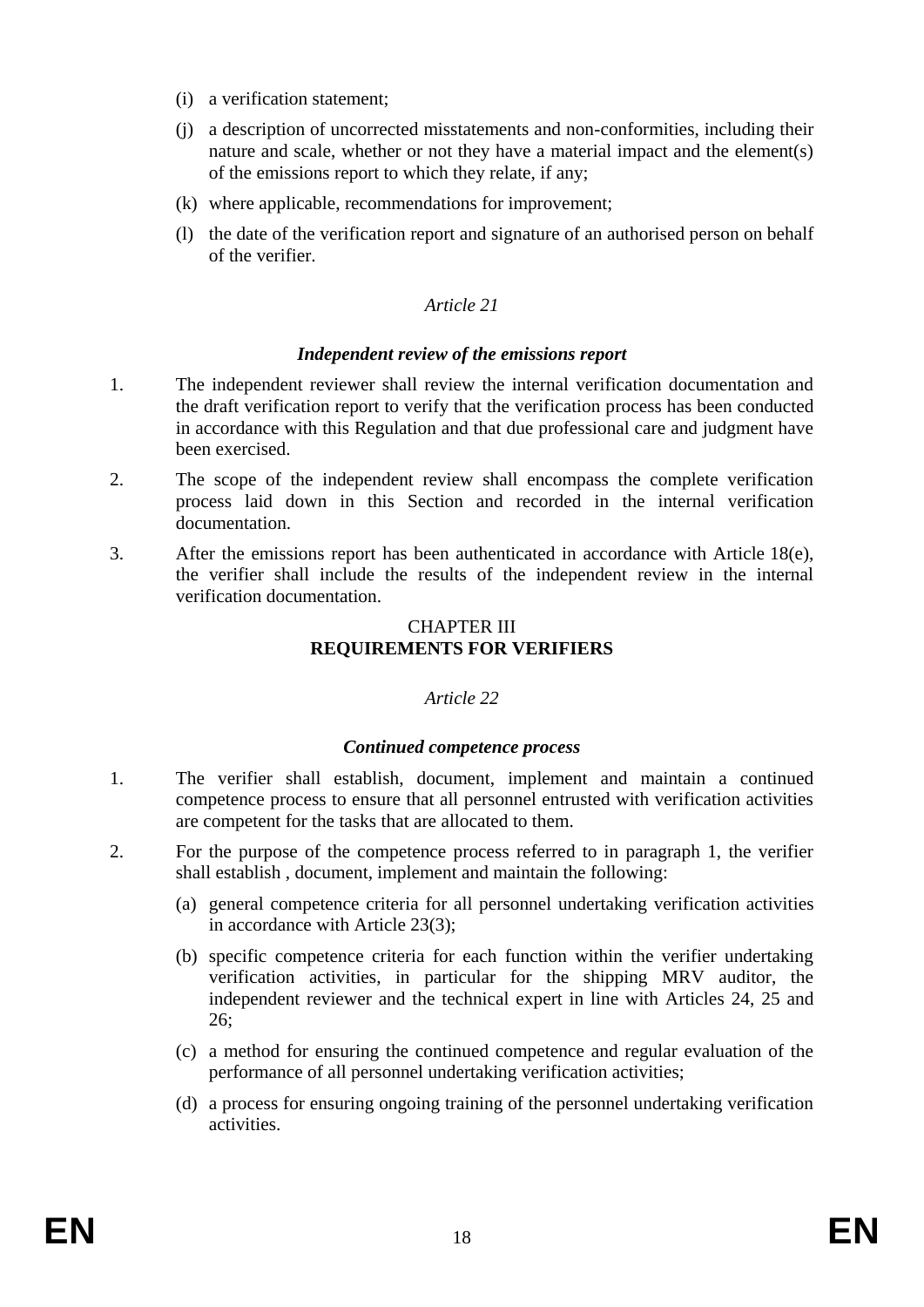3. The verifier shall monitor regularly, at least annually, the performance of all personnel undertaking verification activities in order to confirm their continued competence.

### *Article 23*

### *Verification teams*

- 1. For each verification engagement, the verifier shall assemble a verification team capable of performing the verification activities referred to in Articles 5 to 20.
- 2. The verification team shall consist at least of one shipping MRV auditor and, where appropriate in the light of the verifier's understanding of the complexity of the tasks to be carried out and its ability to conduct the necessary risk assessment, a suitable number of additional shipping MRV auditors and/or technical experts.
- 3. Team members shall have a clear understanding of their specific role in the verification process and shall be able to communicate effectively in the language required to perform their verification tasks and to examine the information submitted by the company.

### *Article 24*

#### *Competence requirements for shipping MRV auditors*

- 1. Shipping MRV auditors shall have the competence to assess monitoring plans and verify emissions reports in accordance with Regulation (EU) 2015/757 and this Regulation.
- 2. To that end, shipping MRV auditors shall have, at least:
	- (a) knowledge of Regulation (EU) 2015/757, this Regulation, Implementing Regulation XXX/YYYY [for OP: Commission Implementing Regulation on templates for monitoring plans, emissions reports and documents of compliance], Implementing Regulation XXX/YYYY [for OP: Commission Implementing Regulation on determination of cargo carried…], and relevant guidelines issued by the Commission;
	- (b) knowledge and experience of data and information auditing, including:
		- (i) data and information auditing methodologies, application of the materiality level and assessing the materiality of misstatements;
		- (ii) analysing inherent and control risks;
		- (iii) sampling techniques in relation to data sampling and checking control activities;
		- (iv) assessing data and information systems, IT systems, data-flow activities, control activities, control systems and procedures for control activities.
- 3. In addition, sector-specific knowledge and experience of relevant aspects as specified in the Annex shall be taken into consideration.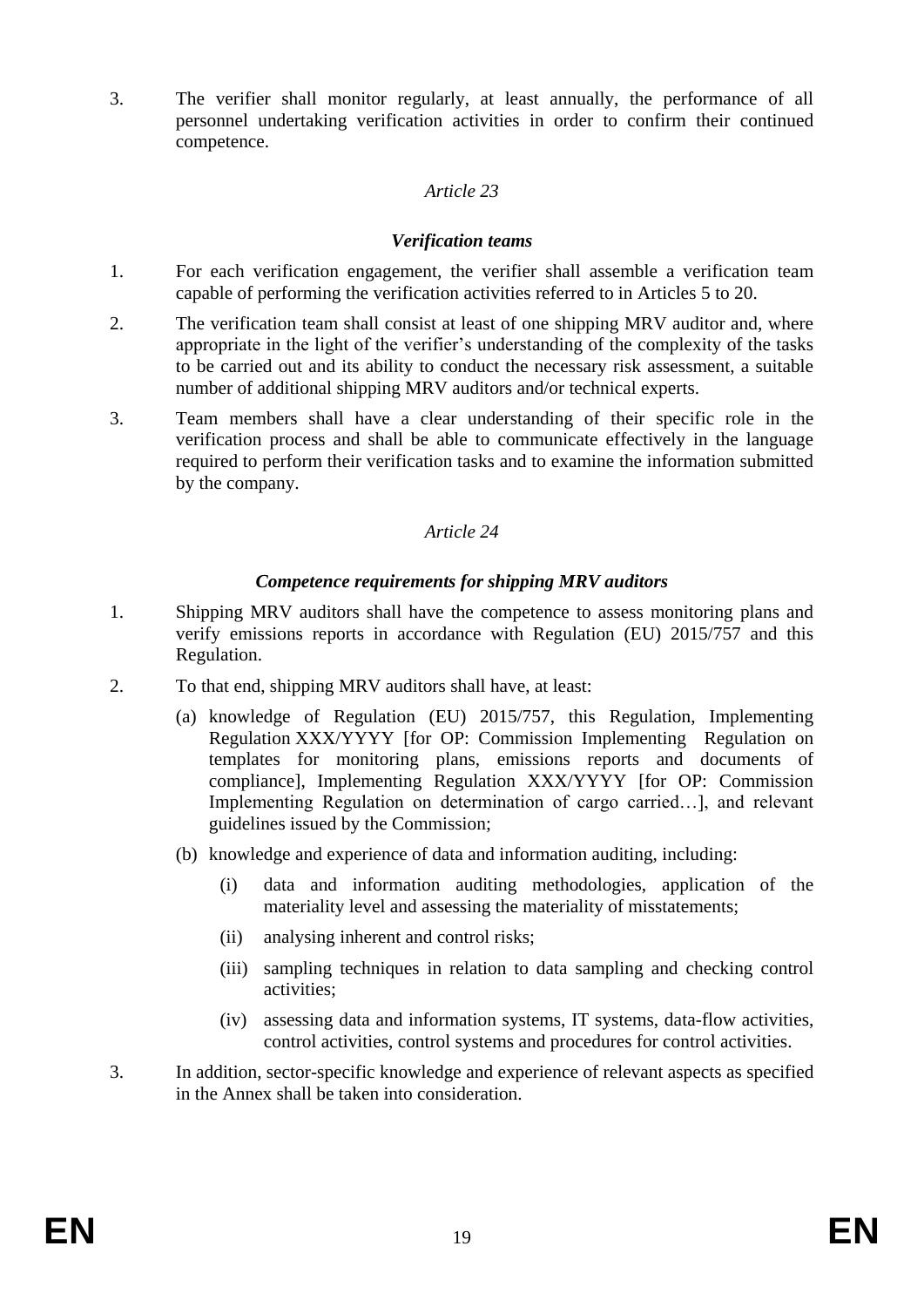### *Competence requirements for independent reviewers*

- 1. The independent reviewer shall meet the competence requirements applying to shipping MRV auditors, as referred to in Article 24.
- 2. In order to assess whether the internal verification documentation is complete and whether enough evidence has been gathered in the course of the verification activities, the independent reviewer shall have the necessary competence to:
	- (a) analyse the information provided and confirm its completeness and integrity;
	- (b) challenge missing or contradictory information;
	- (c) check data trails to assess whether the internal verification documentation provides sufficient information to support the draft conclusions examined in the internal review.

### *Article 26*

### *Use of technical experts*

- 1. Where detailed knowledge and specific expertise are required in the course of the verification activities or the review process, the shipping MRV auditor or the independent reviewer may make use of technical experts, under their respective direction and full responsibility.
- 2. In addition to knowledge of the specific subject matter, technical experts shall have sufficient understanding of the issues referred to in Article 24.

## *Article 27*

#### *Procedures for verification activities*

- 1. Verifiers shall establish, document, implement and maintain one or more procedures and processes for the verification activities described in Articles 5 to 21.
- 2. When establishing and implementing such procedures and processes, the verifier shall carry out the activities in accordance with the harmonised standard pursuant to Regulation (EC) No 765/2008 concerning requirements for greenhouse gas validation and verification bodies for use in accreditation or other forms of recognition.
- 3. Verifiers shall design, document, implement and maintain a quality management system to ensure consistent development, implementation, improvement and review of the procedures and processes in accordance with the harmonised standard referred to in paragraph 2.
- 4. In addition, verifiers shall establish the following procedures, processes and arrangements in accordance with the harmonised standard referred to in paragraph 2:
	- (a) a process and policy for communication with the company;
	- (b) adequate arrangements to safeguard the confidentiality of information obtained;
	- (c) a process for dealing with appeals of the companies;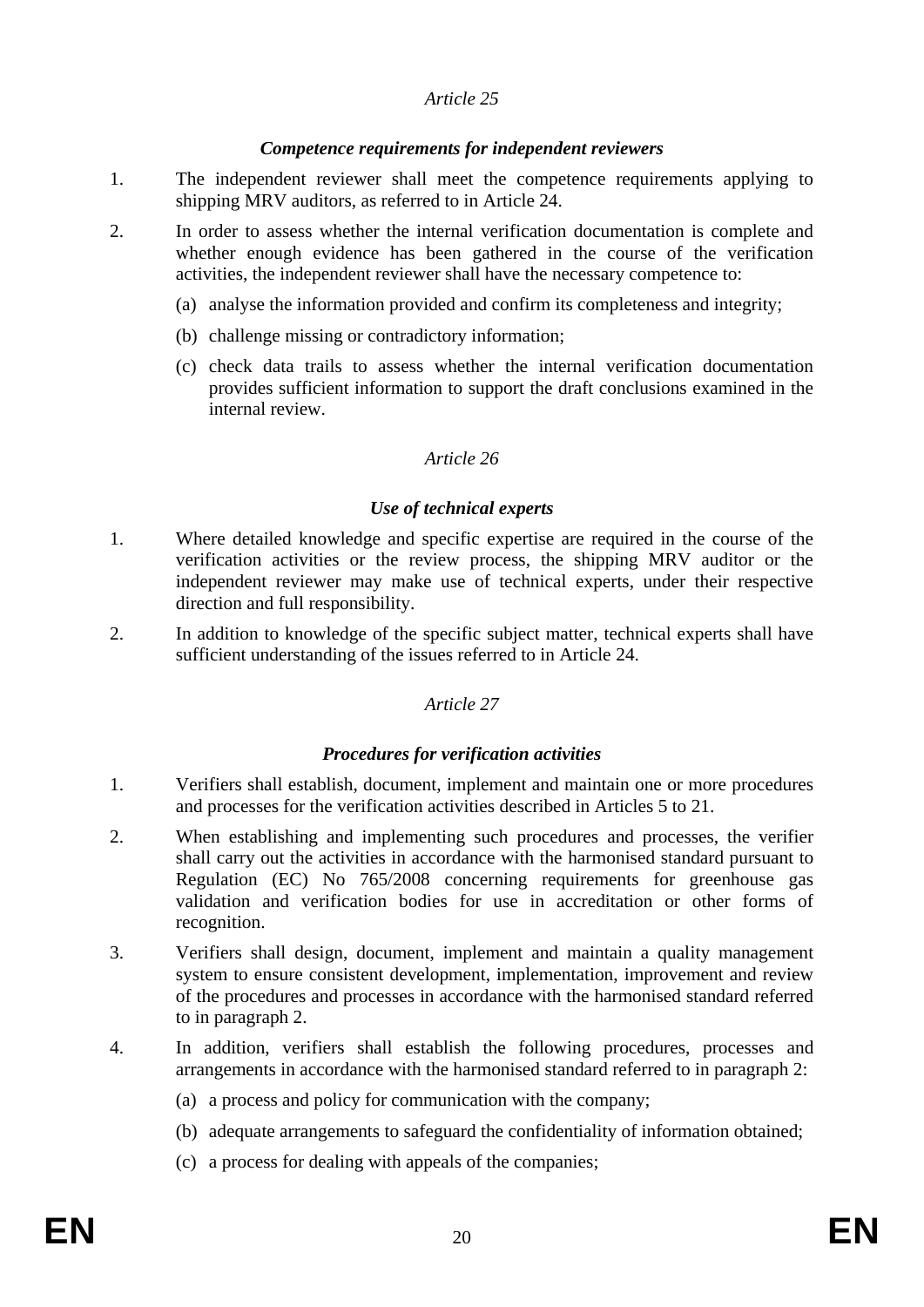- (d) a process for dealing with complaints (including indicative timescale) of the companies;
- (e) a process for issuing a revised verification report where an error in the verification report or emissions report is identified after the verifier has submitted the verification report to the company.

#### *Internal verification documentation*

- 1. The verifier shall prepare and compile internal verification documentation containing at least:
	- (a) the results of the verification activities performed;
	- (b) the verification plan and the risk assessment;
	- (c) sufficient information to support the assessment of the monitoring plan and of the draft verification report, including justifications for judgments as to whether or not misstatements were material.
- 2. The internal verification documentation shall be drafted in such a way that the independent reviewer referred to in Articles 8 and 21 and the national accreditation body can assess whether the verification has been performed in accordance with this Regulation.

### *Article 29*

#### *Records and communication*

- 1. Verifiers shall keep records to demonstrate compliance with this Regulation, including as regards the competence and impartiality of their personnel.
- 2. Verifiers shall safeguard the confidentiality of information obtained in the course of the verification, in accordance with the harmonised standard referred to in Article 27.

#### *Article 30*

## *Impartiality and independence*

- 1. Verifiers shall be organised in such a way as to safeguard their objectivity, independence and impartiality. For the purposes of this Regulation, the relevant requirements laid down in the harmonised standard referred to in Article 27 shall apply.
- 2. Verifiers shall not carry out verification activities for a company that poses an unacceptable risk to their impartiality or in respect of which they have a conflict of interests.
- 3. An unacceptable risk to impartiality or a conflict of interests shall be considered to have arisen *inter alia* where a verifier, or any part of the same legal entity or personnel and contracted persons involved in the verification, provide: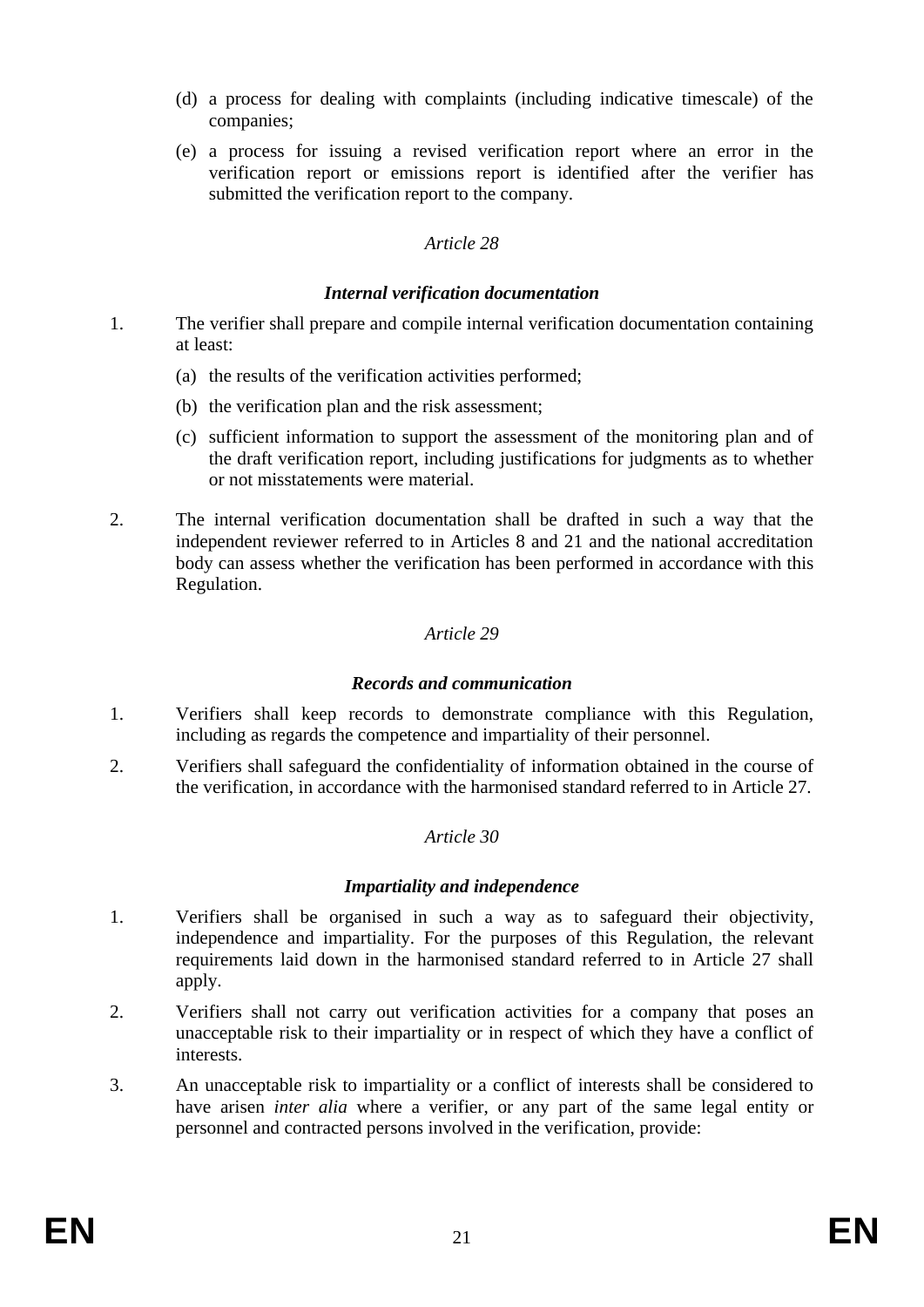- (a) consulting services to develop part of the monitoring and reporting process described in the monitoring plan, including development of the monitoring methodology, drafting of the emissions report and drafting of the monitoring plan;
- (b) technical assistance to develop or maintain the system for monitoring and reporting emissions or other relevant information under Regulation (EU) 2015/757.
- 4. Verifiers shall not outsource the independent review or the issuance of the verification report.
- 5. Where verifiers outsource other verification activities they should meet the relevant requirements laid down in the harmonised standard referred to in Article 27.
- 6. Verifiers shall establish, document, implement and maintain a process to ensure their continuous impartiality and independence, and those of the parts of the same legal entity and of all personnel. In case of outsourcing, the same obligations apply to contracted persons involved in the verification. That process shall meet the relevant requirements laid down in the harmonised standard referred to in Article 27.

# CHAPTER IV **ACCREDITATION OF VERIFIERS**

## *Article 31*

## *Scope of accreditation*

The scope of accreditation of verifiers shall cover the assessment of monitoring plans and the verification of emissions reports.

#### *Article 32*

#### *Objectives of the accreditation process*

In the course of the accreditation process and of the annual surveillance of accredited verifiers, in accordance with Articles 36 to 41, national accreditation bodies shall assess whether the verifier and its personnel undertaking verification activities*:* 

- (a) have the competence to assess monitoring plans and verify emissions reports in accordance with this Regulation;
- (b) are in fact assessing monitoring plans and verifying emissions reports in accordance with this Regulation;
- (c) meet the requirements for verifiers referred to in Articles 22 to 30, including those regarding impartiality and independence.

## *Article 33*

#### *Minimum requirements for accreditation*

With respect to the minimum requirements for accreditation and the requirements for accreditation bodies, the harmonised standard pursuant to Regulation (EC) No 765/2008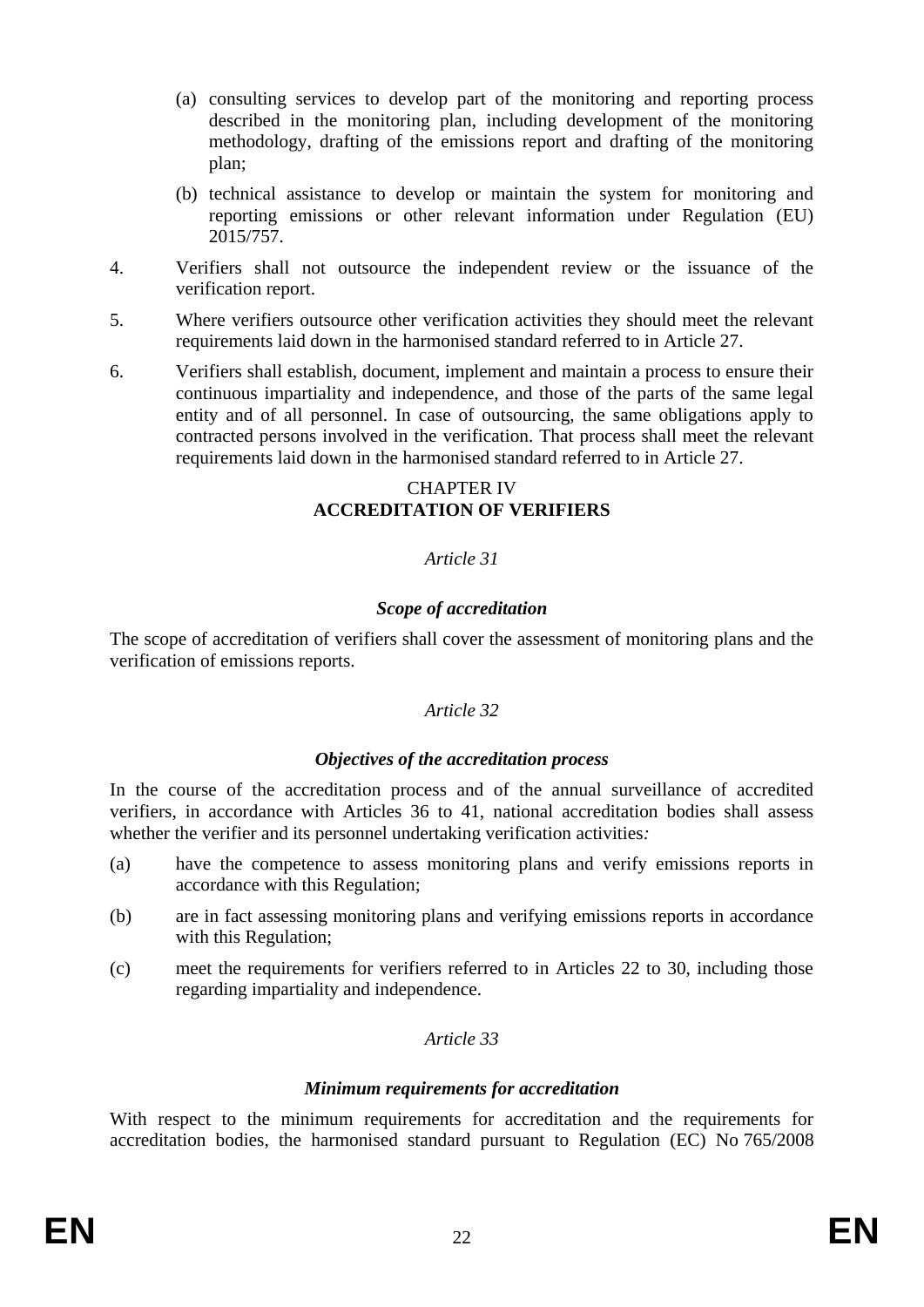concerning general requirements for accreditation bodies accrediting conformity assessment bodies shall apply.

#### *Article 34*

#### *Criteria for requesting accreditation by national accreditation bodies*

- 1. Legal entities established in a Member State shall request accreditation in accordance with Article 7 of Regulation (EC) No 765/2008.
- 2. Where the legal entity requesting accreditation is not established in a Member State, it may address its request to the national accreditation body of any Member State that provides accreditation within the meaning of Article 16 of Regulation (EU) 2015/757.

#### *Article 35*

#### *Requests for accreditation*

- 1. Requests for accreditation shall contain the information required on the basis of the harmonised standard referred to in Article 33.
- 2. In addition, prior to the start of the assessment referred to in Article 36, applicants shall make available to the national accreditation body, upon request, information on:
	- (a) the procedures and processes referred to in Article  $27(1)$  and the quality management system referred to in Article 27(3):
	- (b) the competence criteria referred to in points (a) and (b) of Article 22(2), the results of the continuous competence process referred to in that Article and other relevant documentation on the competence of all personnel involved in verification activities as referred to in Articles 24 and 25;
	- (c) the process for ensuring continuous impartiality and independence, as referred to in Article 30(6);
	- (d) the technical experts and key personnel involved in the assessment of monitoring plans and verification of emissions reports;
	- (e) the procedures and processes for ensuring appropriate verification, including those concerning the internal verification documentation referred to in Article 28*;*
	- (f) relevant records, as referred to in Article 29;
	- (g) other aspects deemed relevant by the national accreditation body.

#### *Article 36*

#### *Assessment*

- 1. For the purposes of the assessment referred to in Article 32, the assessment team shall, at least:
	- (a) review all relevant documents and records supplied by the applicant pursuant to Article 35;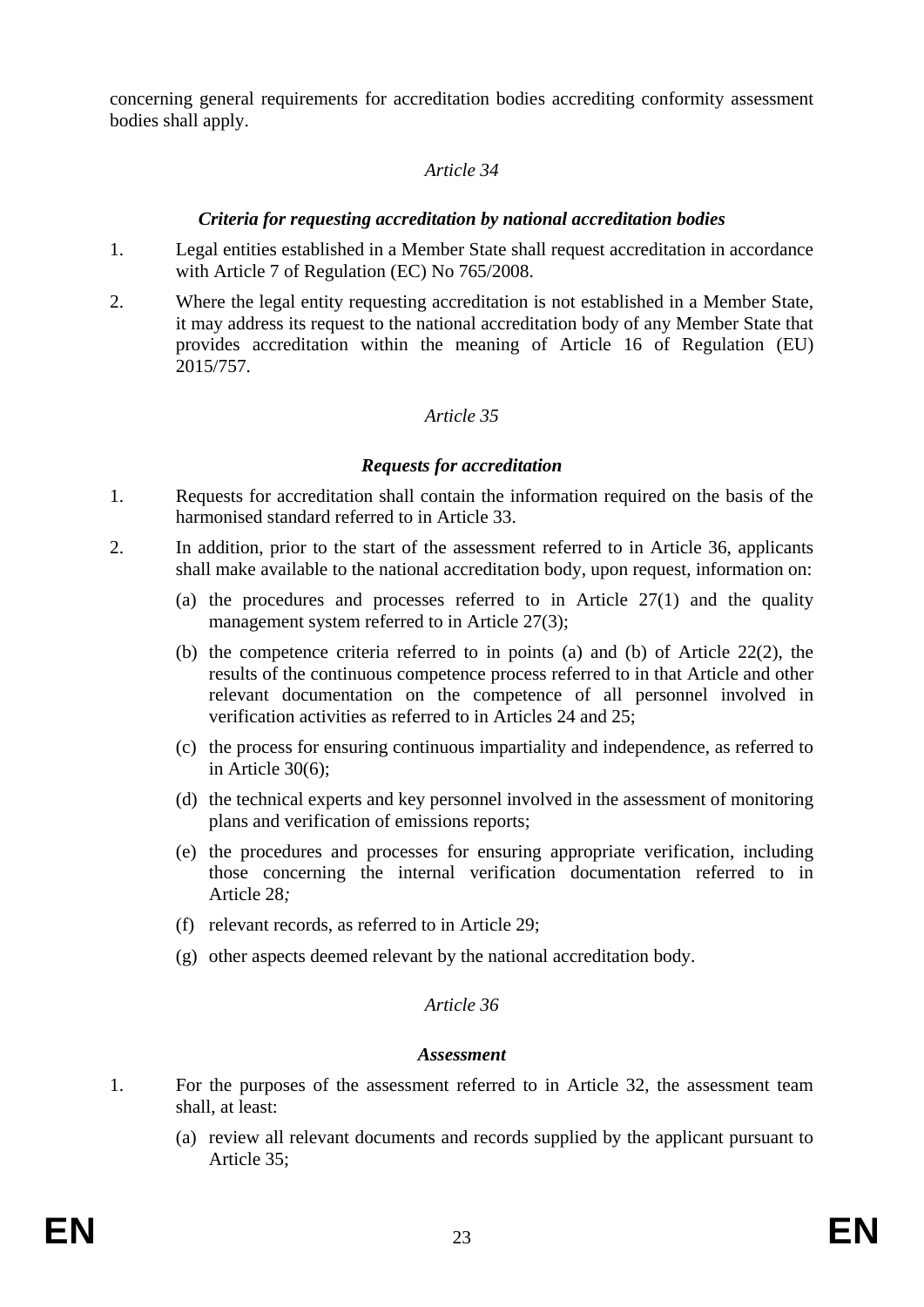- (b) carry out an on-site visit to review a representative sample of the internal verification documentation and assess the implementation of the applicant's quality management system and the procedures or processes for verification activities referred to in Article 27;
- (c) witness the performance and competence of a representative number of the applicant's staff involved in assessing monitoring plans and verifying emission reports to ensure that they operate in accordance with this Regulation.
- 2. The assessment team shall carry out the activities outlined in paragraph 1 in compliance with the requirements of the harmonised standard referred to in Article 33.
- 3. The assessment team shall report its findings and any non-conformities to the applicant and request a response, in accordance with the requirements of the harmonised standard referred to in Article 33.
- 4. The applicant shall take corrective action to address any non-conformities reported pursuant to paragraph 3 and indicate in its response what action it has taken, or plans to take within a time set by the national accreditation body, to resolve them.
- 5. The national accreditation body shall review the response that the applicant makes pursuant to paragraph 4.
- 6. Where the national accreditation body finds the applicant's response or the action taken to be insufficient or ineffective, it shall ask the applicant to submit further information or take further action.
- 7. The national accreditation body may also request evidence of, or carry out a follow-up assessment to assess, the actual implementation of the corrective action.

#### *Decision on accreditation and accreditation certificate*

- 1. When preparing and taking the decision on whether to grant, extend or renew the accreditation of an applicant, the national accreditation body shall take into account the requirements of the harmonised standard referred to in Article 33.
- 2. Where the national accreditation body has decided to grant or renew an applicant's accreditation, it shall issue an accreditation certificate to that effect.
- 3. The accreditation certificate shall contain at least the information required on the basis of the harmonised standard referred to in Article 33.
- 4. The accreditation certificate shall be valid for a period of five years from the date of issue.

#### *Article 38*

#### *Annual surveillance*

1. The national accreditation body shall carry out annual surveillance of each verifier to which it has issued an accreditation certificate. That surveillance shall comprise, at least: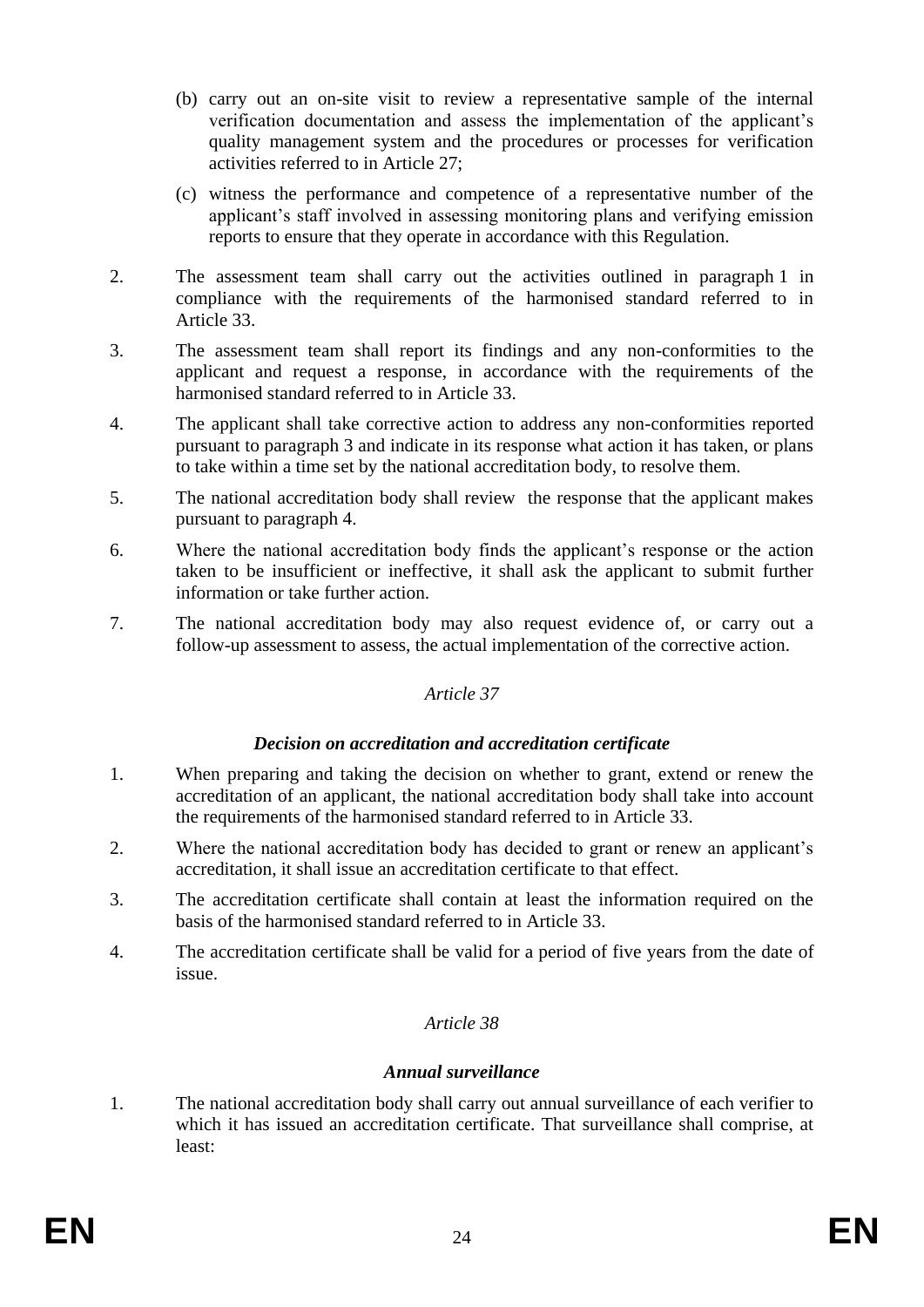- (a) an on-site visit as referred to in Article  $36(1)(b)$ ;
- (b) witnessing the performance and competence of a representative number of the verifier's staff in accordance with Article 36(1)(c).
- 2. The national accreditation body shall carry out the first surveillance of a verifier in accordance with paragraph 1 within 12 months of the date on which its accreditation certificate was issued.
- 3. The surveillance planning shall allow the national accreditation body to assess representative samples of the verifier's activities within the scope of the accreditation certificate and of the staff involved in the verification activities, in accordance with the requirements of the harmonised standard referred to in Article 33.
- 4. On the basis of the results of the surveillance, the national accreditation body shall decide whether to confirm the continuation of accreditation.
- 5. Where a verifier carries out verification in another Member State, the national accreditation body that has accredited it may ask the national accreditation body of the other Member State to carry out surveillance activities on its behalf and under its responsibility.

#### *Reassessment*

- 1. Before the expiry of an accreditation certificate which it has issued, the national accreditation body shall reassess the verifier in question to determine whether the validity of the certificate may be extended.
- 2. The reassessment planning shall ensure that the national accreditation body assesses a representative sample of the verifier's activities covered by the certificate.

In planning and carrying out the reassessment, the national accreditation body shall satisfy the requirements of the harmonised standard referred to in Article 33.

#### *Article 40*

#### *Extraordinary assessment*

- 1. The national accreditation body may conduct an extraordinary assessment of the verifier at any time to ensure that it continues to meet the requirements of this Regulation.
- 2. In order to enable the national accreditation body to assess the need for an extraordinary assessment, the verifier shall inform that body forthwith of any significant changes relevant to its accreditation concerning any aspect of its status or operation.

Those significant changes shall include changes mentioned in the harmonised standard referred to in Article 33.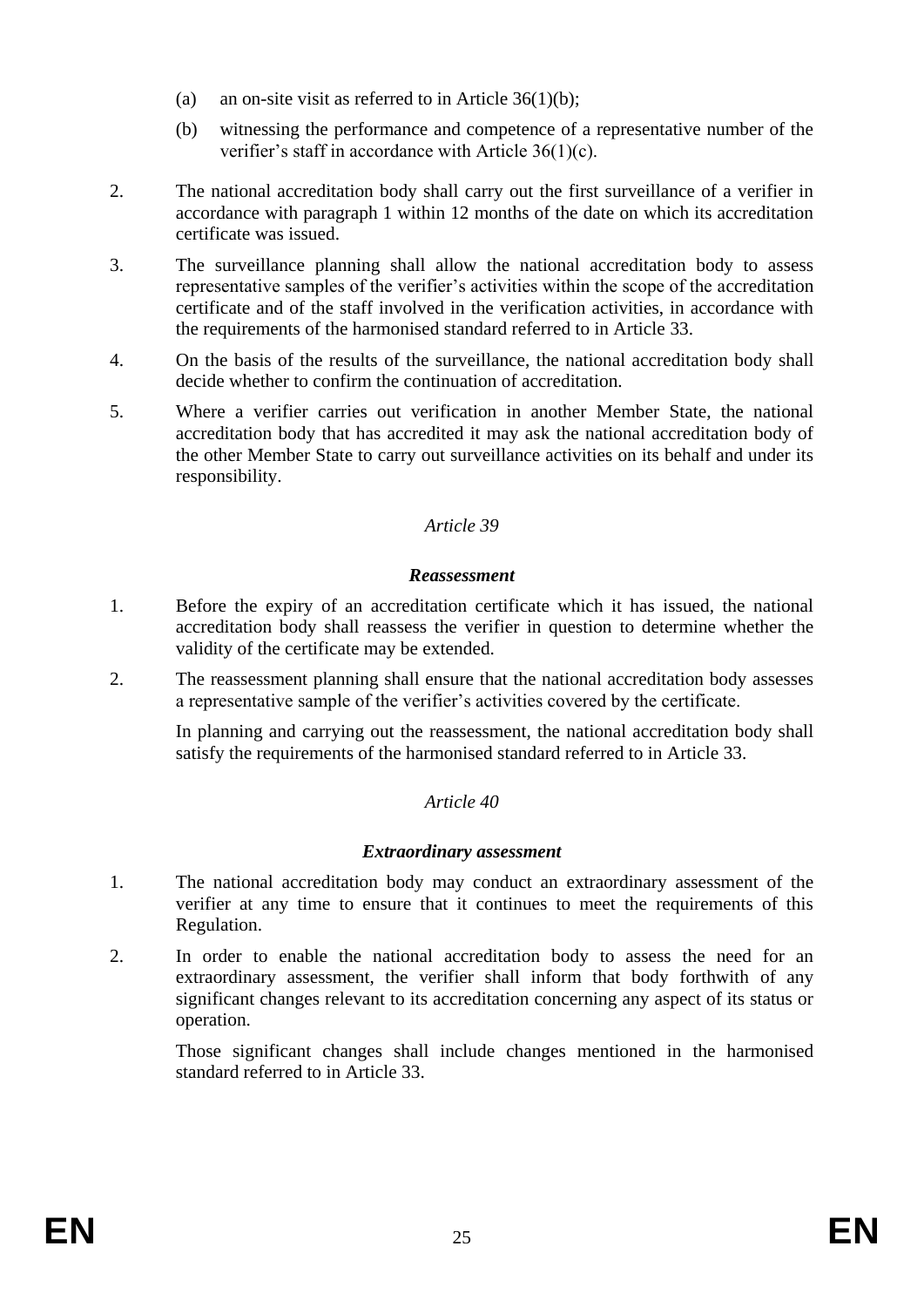### *Administrative measures*

- 1. The national accreditation body may suspend or withdraw the accreditation of a verifier where the verifier does not meet the requirements of this Regulation.
- 2. The national accreditation body shall suspend or withdraw the accreditation of a verifier where the verifier so requests.
- 3. The national accreditation body shall establish, document, implement and maintain a procedure for the suspension and the withdrawal of the accreditation in line with the harmonised standard referred to in Article 33.
- 4. The national accreditation body shall suspend a verifier's accreditation where the verifier has:
	- (a) failed to meet the requirements on competence pursuant to Article 22, on procedures for verification activities pursuant to Article 27, on internal verification documentation pursuant to Article 28 or on impartiality and independence pursuant to Article 30;
	- (b) breached any other specific terms and conditions laid down by the national accreditation body.
- 5. The national accreditation body shall withdraw a verifier's accreditation where:
	- (a) the verifier has failed to remedy the grounds for a decision to suspend the accreditation certificate;
	- (b) a member of the top management of the verifier has been found guilty of fraud;
	- (c) the verifier has intentionally provided false information.
- 6. Decisions of a national accreditation body to suspend or withdraw an accreditation in accordance with paragraphs 1, 4 and 5 shall be subject to appeal in accordance with the procedures established by Member States pursuant to Article 5(5) of Regulation (EC) No 765/2008.
- 7. Decisions of a national accreditation body to suspend or withdraw accreditation shall take effect upon being notified to the verifier. The national accreditation body shall consider the impact on activities carried out prior to those decisions in the light of the nature of the non-compliance.
- 8. The national accreditation body shall terminate the suspension of an accreditation certificate where it has received satisfactory information and concludes that the verifier meets the requirements of this Regulation.

## CHAPTER V **REQUIREMENTS FOR NATIONAL ACCREDITATION BODIES**

## *Article 42*

## *National accreditation bodies*

1. The tasks relating to accreditation pursuant to this Regulation shall be carried out by national accreditation bodies appointed pursuant to Article 4(1) of Regulation (EC) No 765/2008.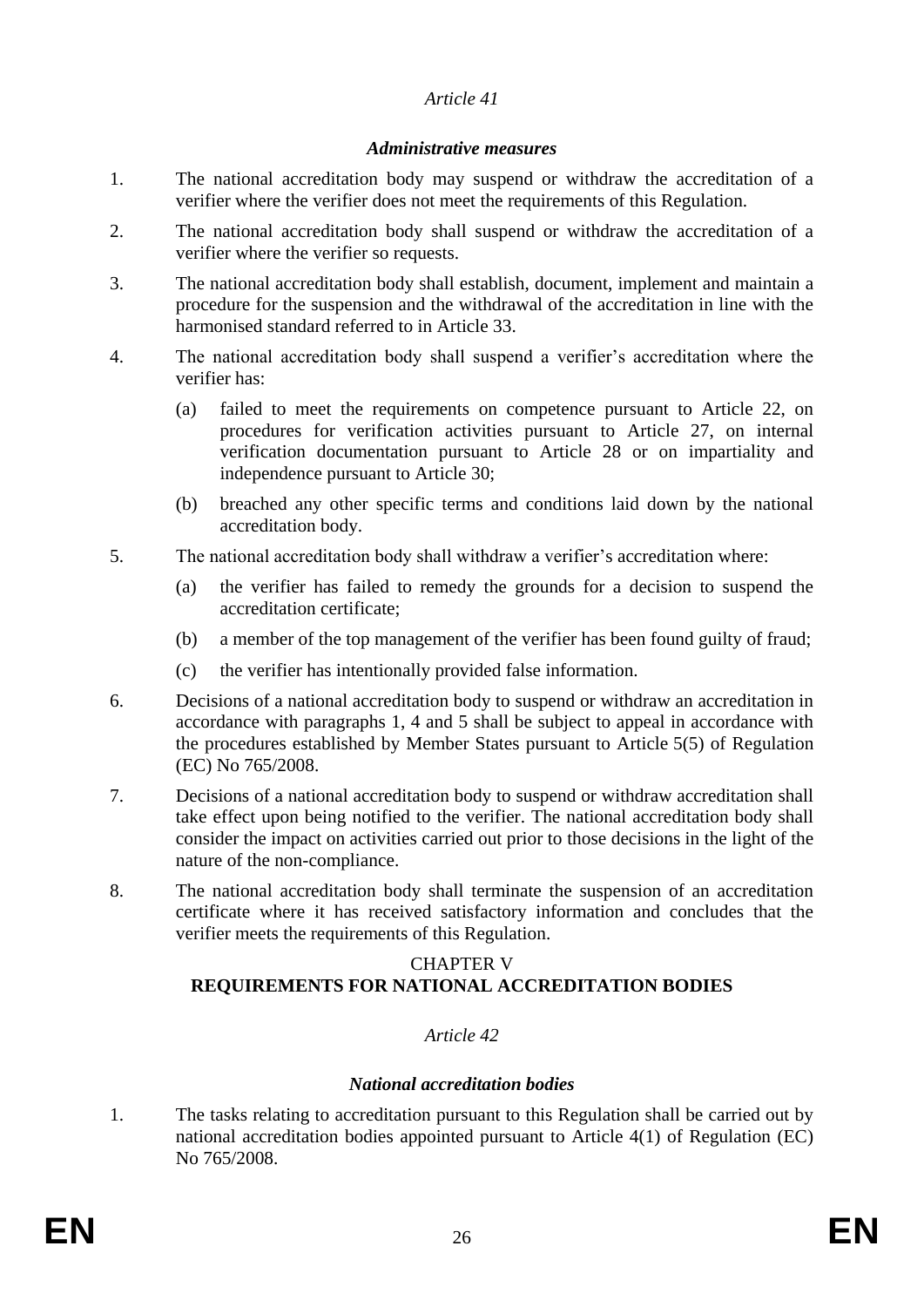2. For the purposes of this Regulation, the national accreditation body shall carry out its functions in accordance with the requirements of the harmonised standard referred to in Article 33.

### *Article 43*

#### *Assessment team*

- 1. The national accreditation body shall appoint an assessment team for each assessment carried out under the requirements of the harmonised standard referred to in Article 33.
- 2. An assessment team shall consist of a lead assessor responsible for carrying out an assessment in accordance with this Regulation and, where necessary, a suitable number of assessors or technical experts with relevant knowledge and experience for the specific scope of accreditation.
- 3. An assessment team shall include, at least, one person with the following skills:
	- (a) knowledge of Regulation (EU) 2015/757, this Regulation and other relevant legislation referred to in Article 24(2)( a);
	- (b) knowledge of the characteristics of the various types of vessels and of monitoring and reporting of  $CO<sub>2</sub>$  emissions, fuel consumption and other relevant information pursuant to Regulation (EU) 2015/757.

### *Article 44*

### *Competence requirements for assessors*

- 1. Assessors shall have the competence to carry out the activities under Articles 36 to 41. To that end, the assessor shall:
	- (a) meet the requirements of the harmonised standard referred to in Article 33;
	- (b) have knowledge of data and information auditing, as referred to in Article 24(2)(b), obtained through training or access to a person who has knowledge and experience of such data and information.
- 2. In addition to the competence requirements set out in paragraph 1, lead assessors shall demonstrate competence to lead an assessment team.
- 3. In addition to the competence requirements set out in paragraph 1, internal reviewers and persons taking decisions on the granting, extending or renewing of an accreditation shall have sufficient knowledge and experience to evaluate the accreditation.

## Article 45

## *Technical experts*

1. The national accreditation body may include technical experts in the assessment team to provide detailed knowledge and expertise on a specific subject matter needed to support the lead assessor or assessor.